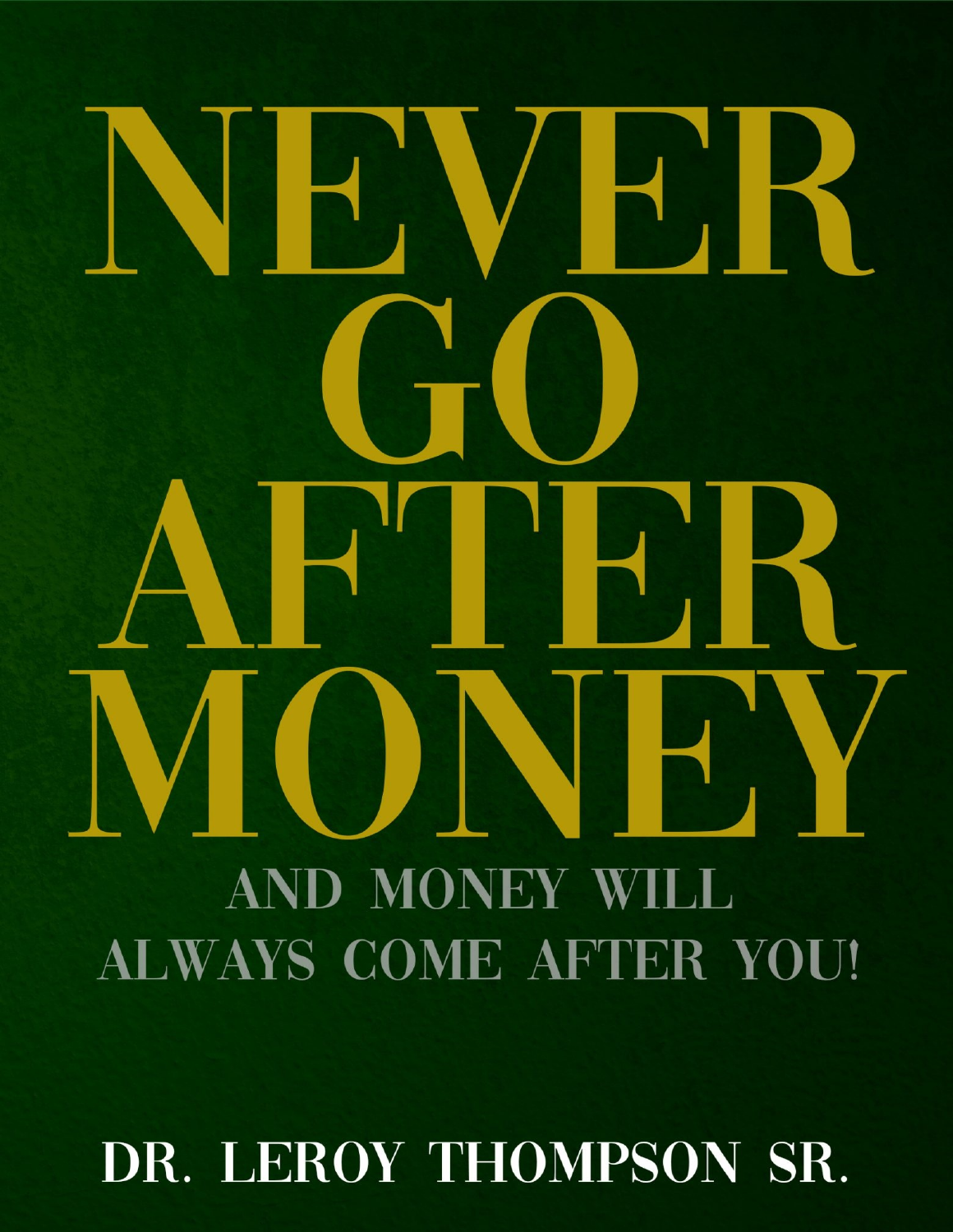## Never Go After Money

Dr. Leroy Thompson Sr.

EVER INCREASING WORD MINISTRIES

DARROW, LA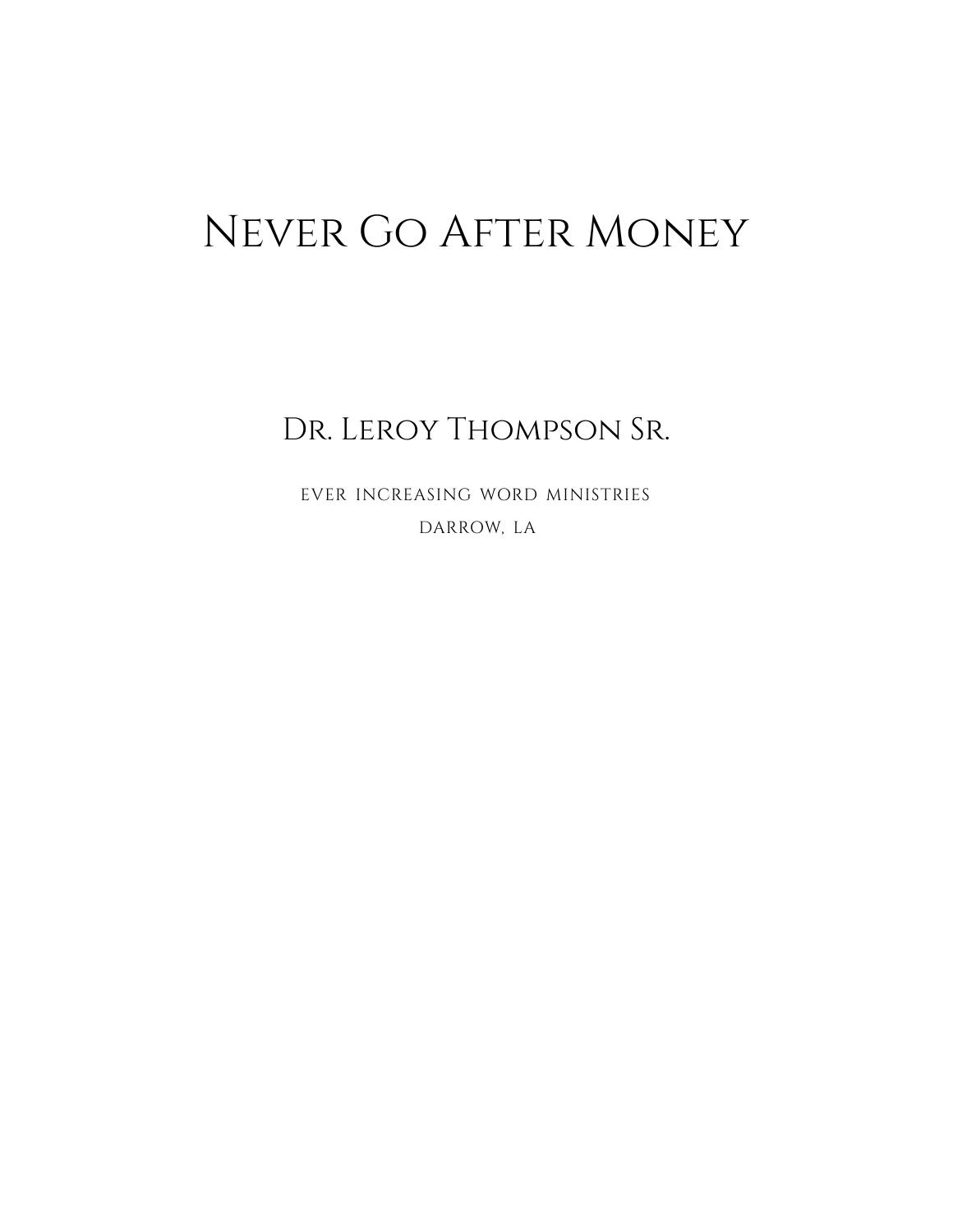Unless otherwise indicated, all scripture quotations are taken from the *King James Version* of the Bible. Direct quotations from the Bible appear italicized.

Copyright © 2018 by Dr. Leroy Thompson, Sr.

Never Go After Money.

Published by: Ever Increasing Word Ministries PO Box 7

Darrow, LA 70725

Author websites: leroythompson.tv, eiwm.org

Printed in the United States of America. All rights reserved under International Copyright Law. Contents and/or cover may not be reproduced in whole or in part in any form without the express written consent of the Publisher.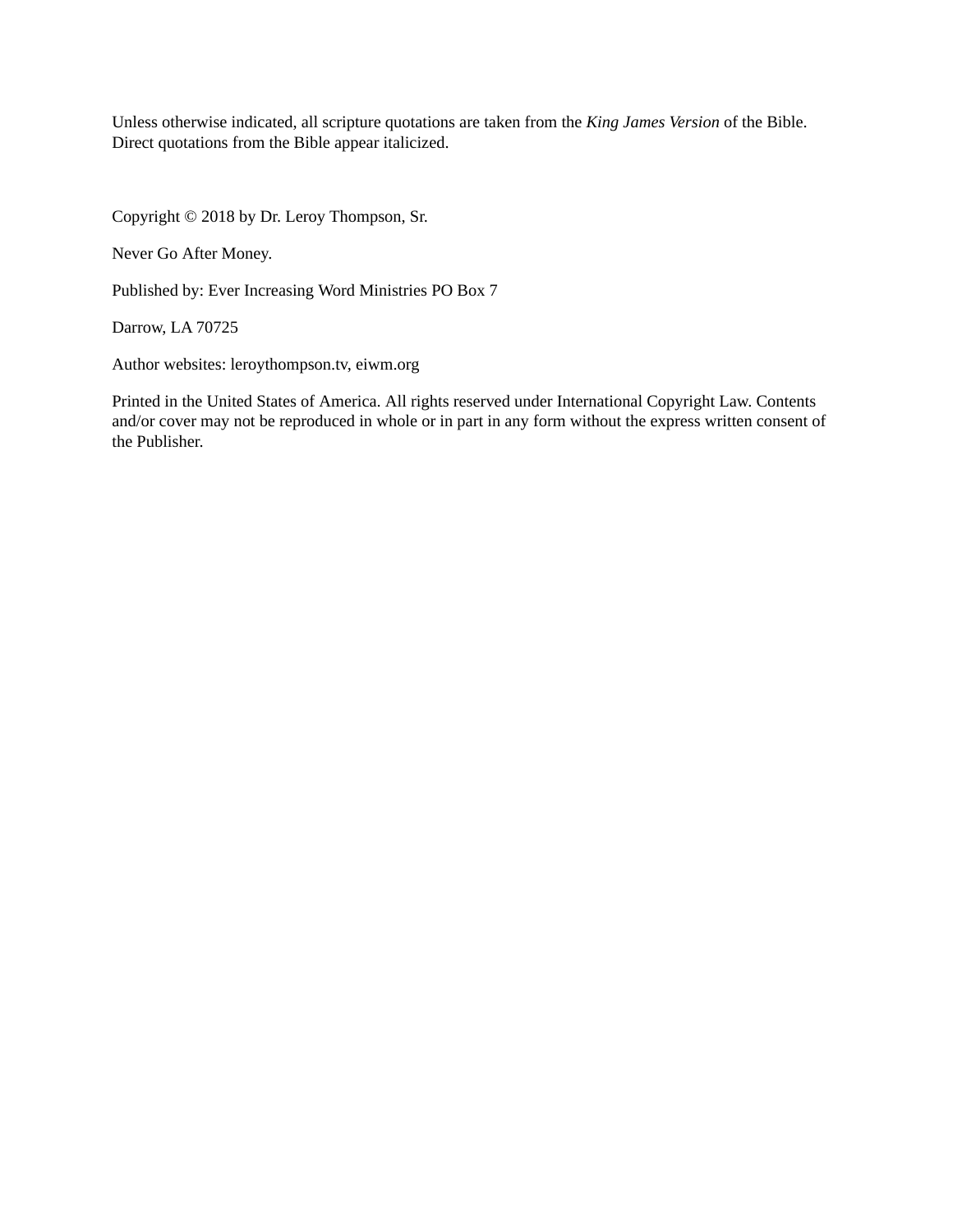## CONTENTS

## **[Part](#page-4-0) I.**

#### [Prelude](#page-5-0)

Seeing, Hearing & [Understanding](#page-6-0) Sowing The [Mystery](#page-10-0) of Sowing How Much Can God Trust You [With?](#page-12-0) A Grace for [Sowing](#page-16-0)

### **[Part](#page-20-0) II.**

[Prelude](#page-21-0) Never Go After [Money](#page-22-0) The Love of [Money](#page-24-0) Take No [Thought](#page-27-0) "A Greater Than [Solomon](#page-31-0) is Here."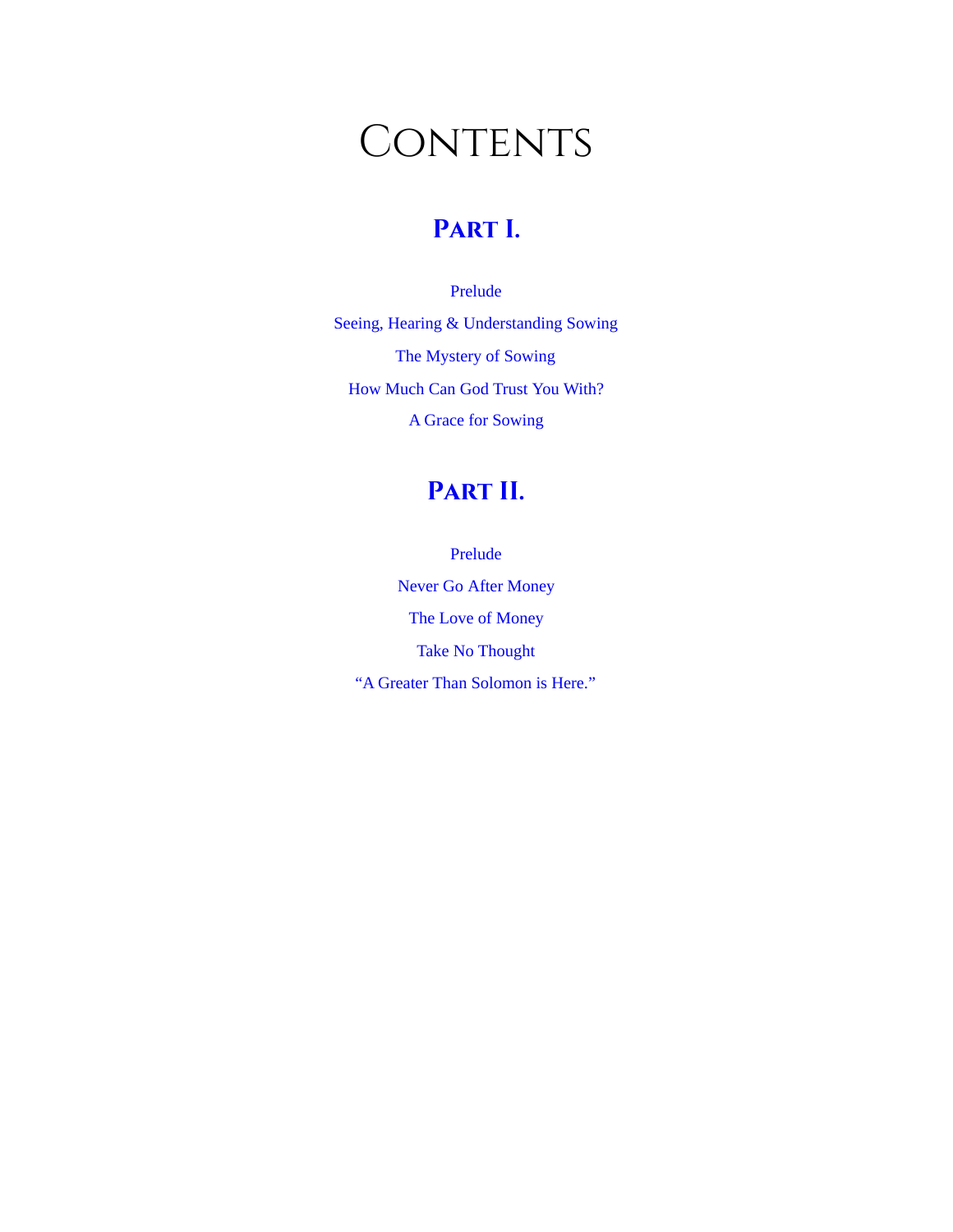## PART I

## <span id="page-4-0"></span>Seeing, Hearing & Understanding Sowing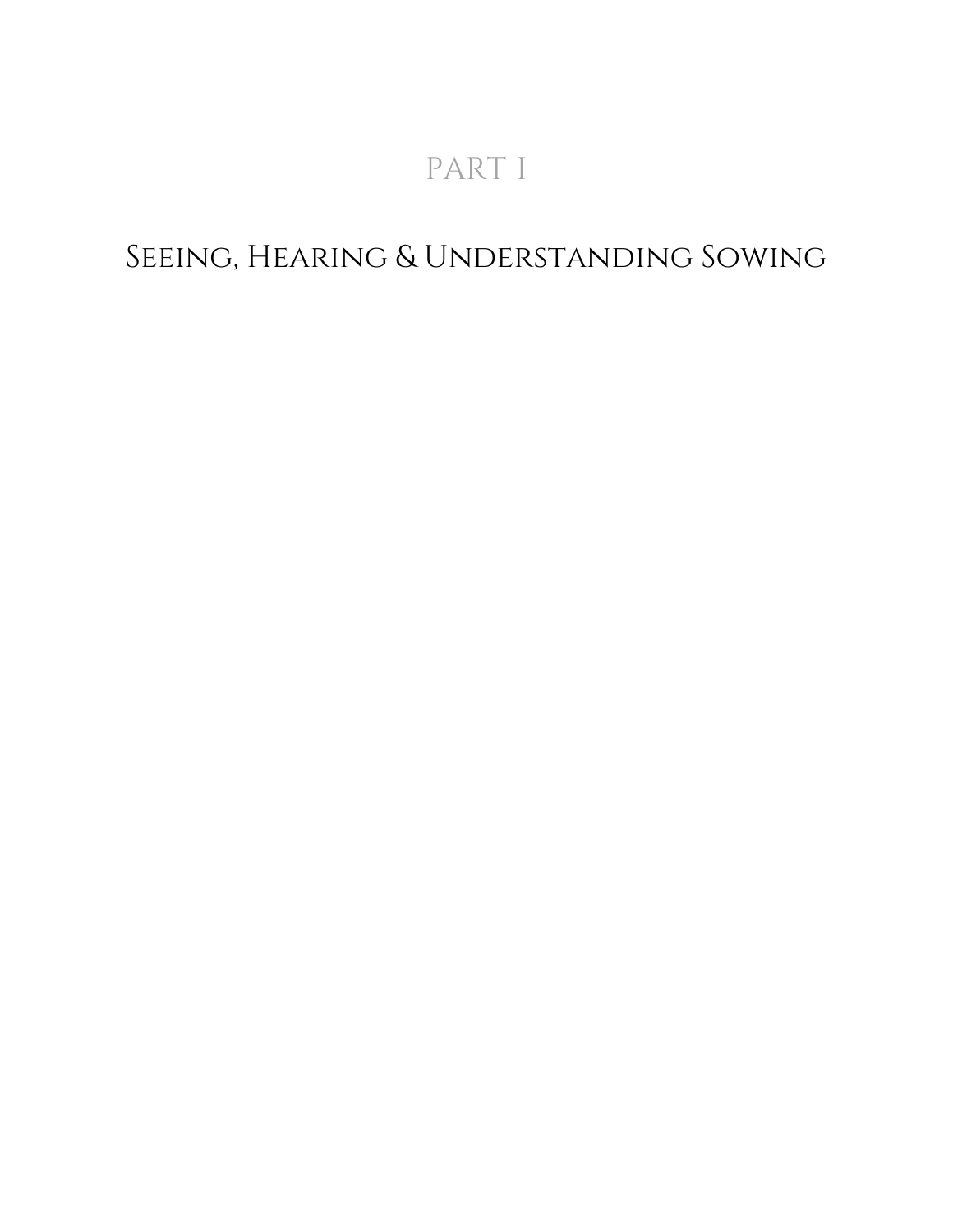

<span id="page-5-0"></span>*The prophetic rhema revelation of sowing introduced in this book will set you up for the rest of your life. This lesson will make sowing so real to you that it'll start working instantly and powerfully in your life. You will become a rhema sower. In other words, you will learn to sow live seeds. You'll receive a deeper understanding of why you do what you do as a sower, so you can get quicker results from this day forward.*

*I personally want to see God's people rise up in the manifestation of this prophetic rhema revelation of sowing, but you have a part to play to see that happen in your life. As you read, expect the Holy Ghost to do something different in your finances. Get ready to change your position by seeing, hearing, and understanding seedtime and harvest. You'll no longer be a regular sower living a regular life.*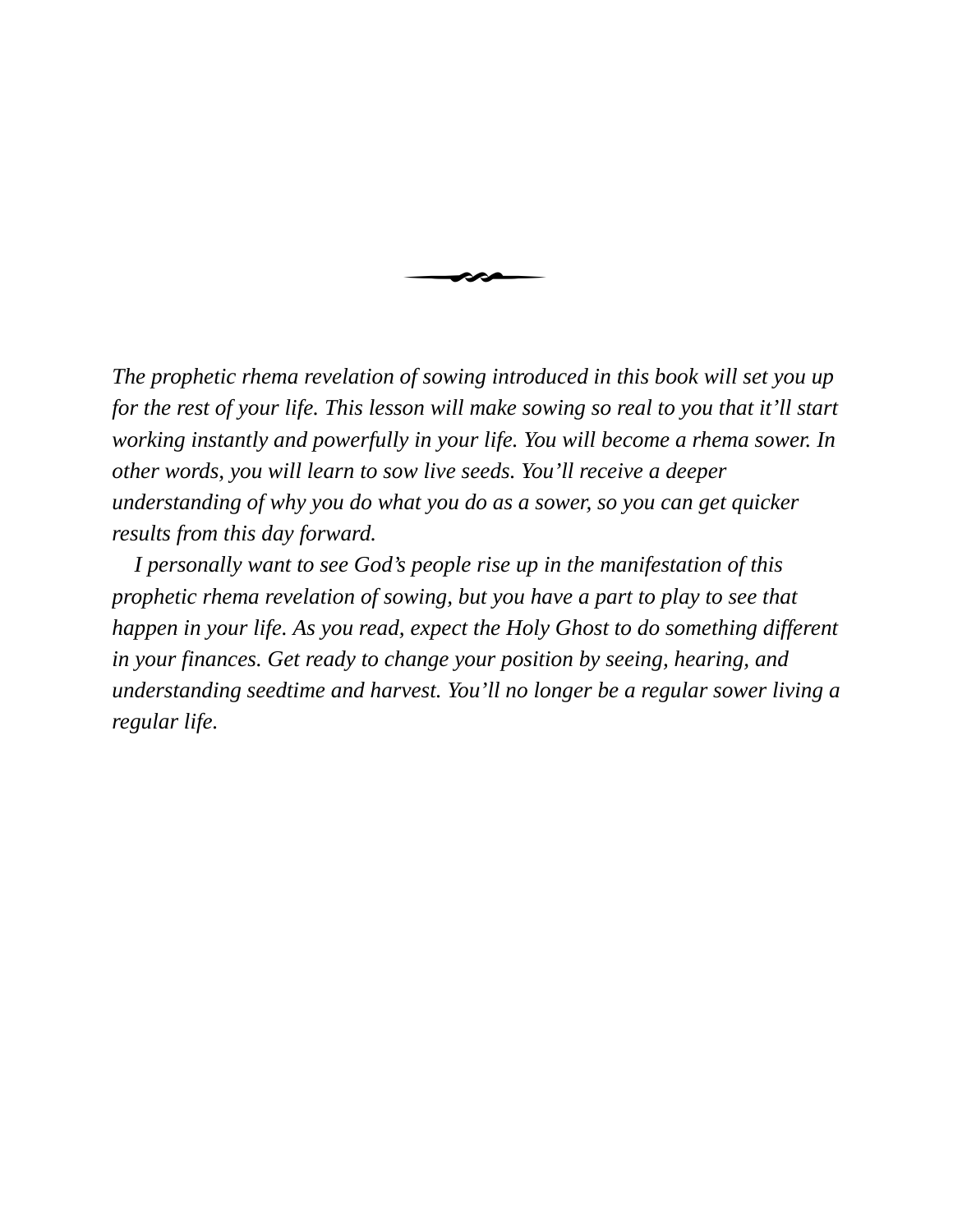# <span id="page-6-0"></span>SEEING, HEARING & UNDERSTANDING SOWING

Sowing comes by revelation. Think about that for a moment.

Before you sow, you need a revelation of the soil, and you need a live, rhema word from God on sowing. This will take you into another realm of financial matters. To fully work in God's kingdom principles, you must first know how to function with the seed and have a revelation that you can trust God.

 $\longrightarrow$ 

In Matthew 13, Jesus, the Master Seed Trainer, starts to teach us about the seed and soil and reveals how we can mess things up with our sowing. Let's look at verse 14:

*And in them is fulfilled the prophecy of Esaias, which saith, By hearing ye shall hear, and shall not understand; and seeing ye shall see, and shall not perceive:*

Matthew 13:14

Could it be, even though we have sown seeds for many years, we still need a better understanding of what we're doing from the Holy Ghost? The Holy Ghost is the one who can reveal *real* sowing to us, how to function with the seed and how to truly trust God. And don't you think He's the one who can reveal the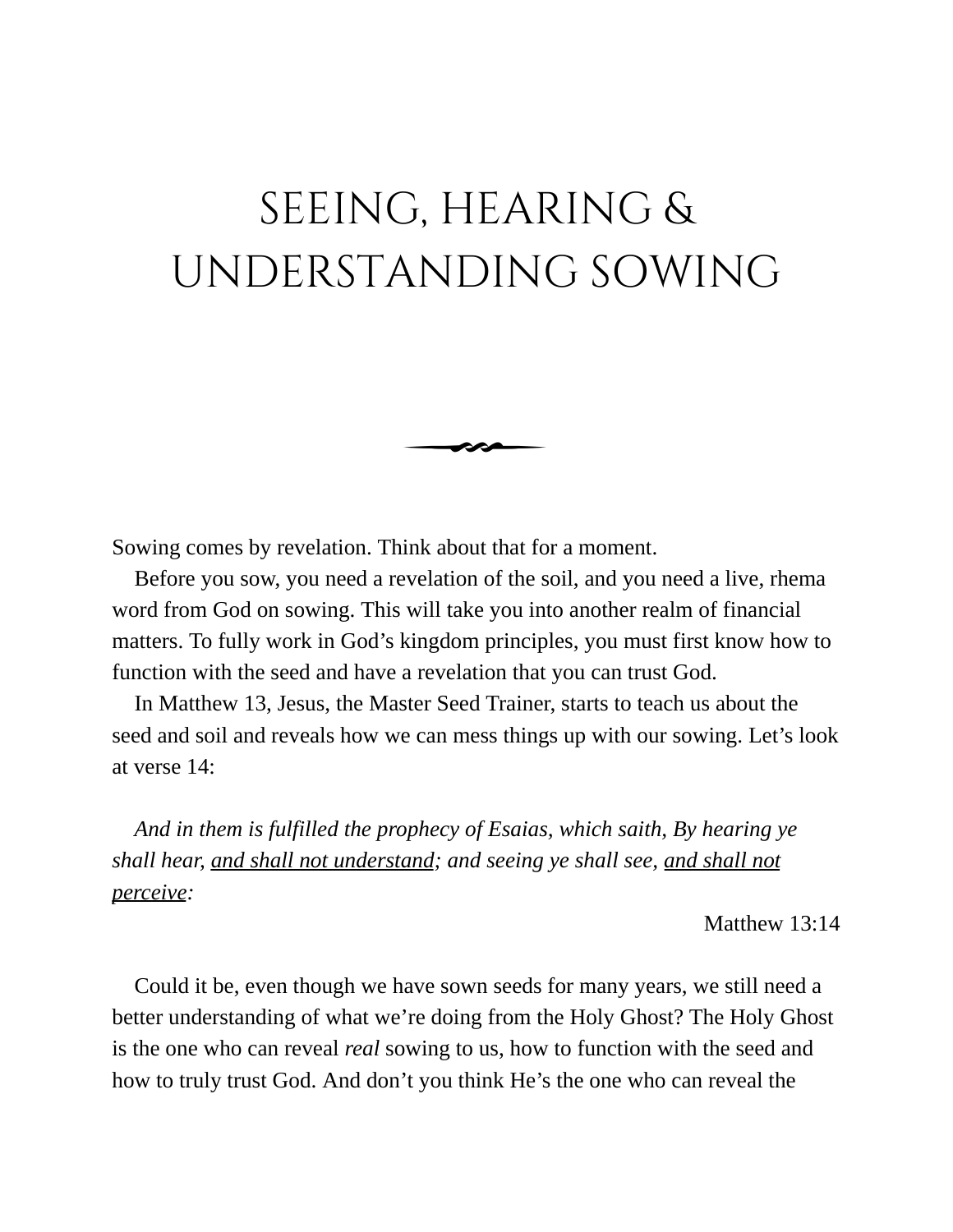right soil? When you have a rhema revelation on sowing, you can begin to sow prophetic seeds — seeds that will predict the future of your finances.

Let's continue in verse 15:

*For this people's heart is waxed gross, and their ears are dull of hearing, and their eyes they have closed; lest at any time they should see with their eyes and hear with their ears, and should understand with their heart, and should be converted, and I should heal them.*

Matthew 13:15

It's time we see, hear, and understand sowing and the seed. First Corinthians 2:9-10 proves that this is a different type of seeing, hearing, and understanding Jesus is talking about in Matthew 13. It's the type that only comes by revelation. The kingdom of God is a seed kingdom, so whatever God has prepared for you in the financial area, you will need to have a revelation about sowing to receive it.

We need to go to First Corinthians 2:9-10 to better understand our money, abundance, and blessings of God.

It reads:

*9 But as it is written, Eye hath not seen, nor ear heard, neither have entered into the heart of man, the things which God hath prepared for them that love him. 10 But God hath revealed them unto us by his Spirit: for the Spirit searcheth all things, yea, the deep things of God.*

1 Corinthians 2:9-10

This is speaking to us about seeing, hearing, and understanding by revelation from the Holy Spirit. You see, there are "deep things of God" about your finances and about you no longer being a regular sower that you need to know, but they are revealed to you *by the Spirit.*

In order to really catch this, you have to see that sowing is spiritual. It's just as spiritual as taking communion because it's from God — it's a benefit, revelation,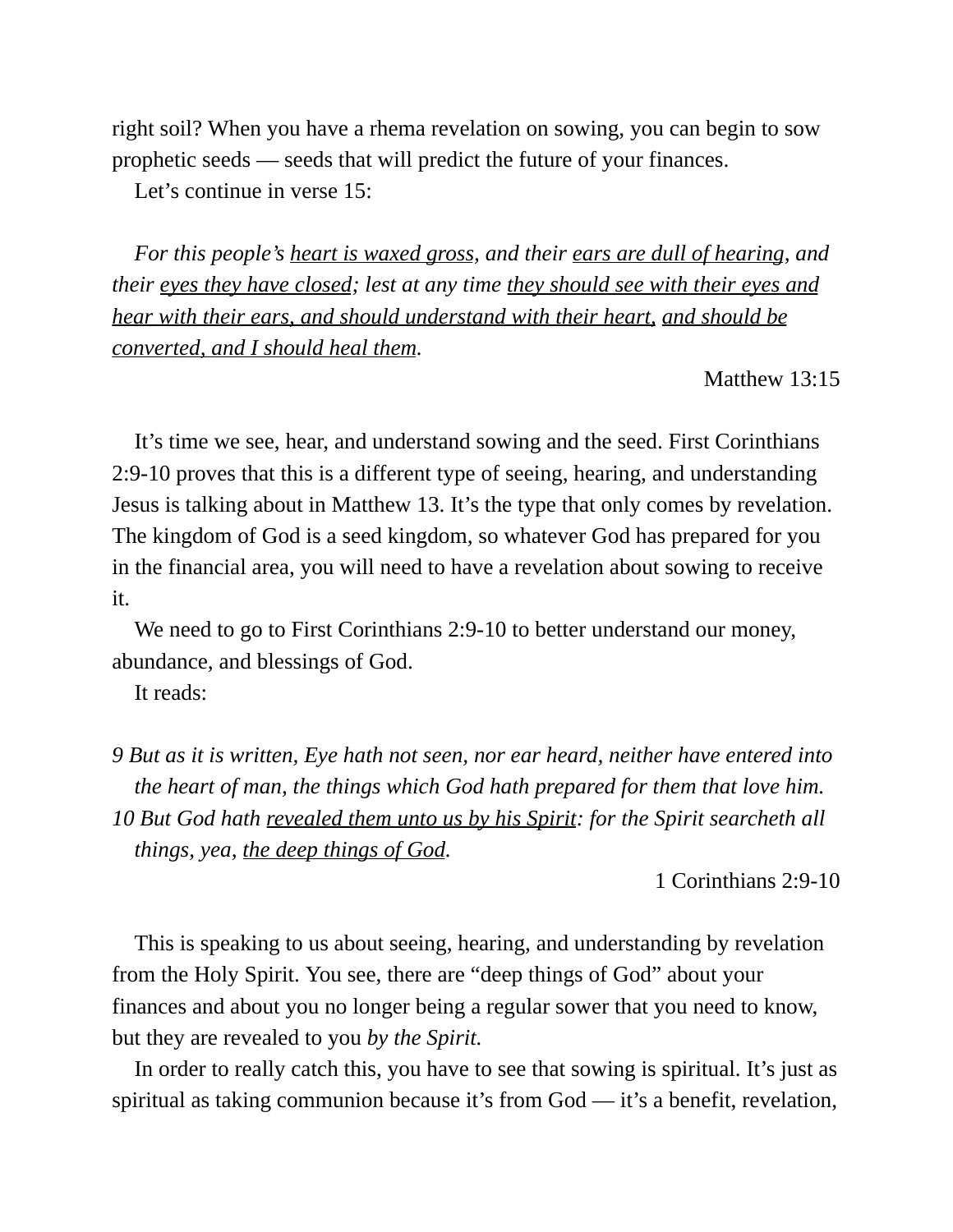insight, and gift from God. When you put it on the same spiritual scale as saying "whatever comes from God, I'm going to honor Him and do what's right with it," your sowing will be done spiritually.

When you understand that sowing is spiritual, you'll realize that it means you have to be led by the Spirit when you do it. Financially, you have to see what God is trying to show you. To do that, your eyes must be open in the realm of supernatural money and to the fact that there are no financial impossibilities in your life.

#### SAY THIS ALOUD:

*There are no financial impossibilities in my life because my eyes and ears are being opened and my heart and understanding are becoming clear by the Holy Ghost. From now on, financial matters will be different in my life because I'm going to have a rhema word* about sowing. I won't let anyone talk me out of it. I'm going to do what the Holy Ghost tells *me to do.*

In Matthew 13:16-17, Jesus says,

*16 But blessed are your eyes, for they see: and your ears, for they hear. 17 For verily I say unto you, That many prophets and righteous men have desired to see those things which ye see, and have not seen them; and to hear those things which ye hear, and have not heard them.*

Matthew 13: 16-17

Seeing eyes and hearing ears produce an understanding heart. You need to know this because you'll see people in the Bible who didn't understand sowing. For instance, Jesus tells a parable in the Gospels about a rich young ruler who didn't understand the grace of sowing and missed out on a hundred-fold return. The disciples were even perturbed when a sower showed up in their religious circle and sowed like she was out of her mind. She poured her expensive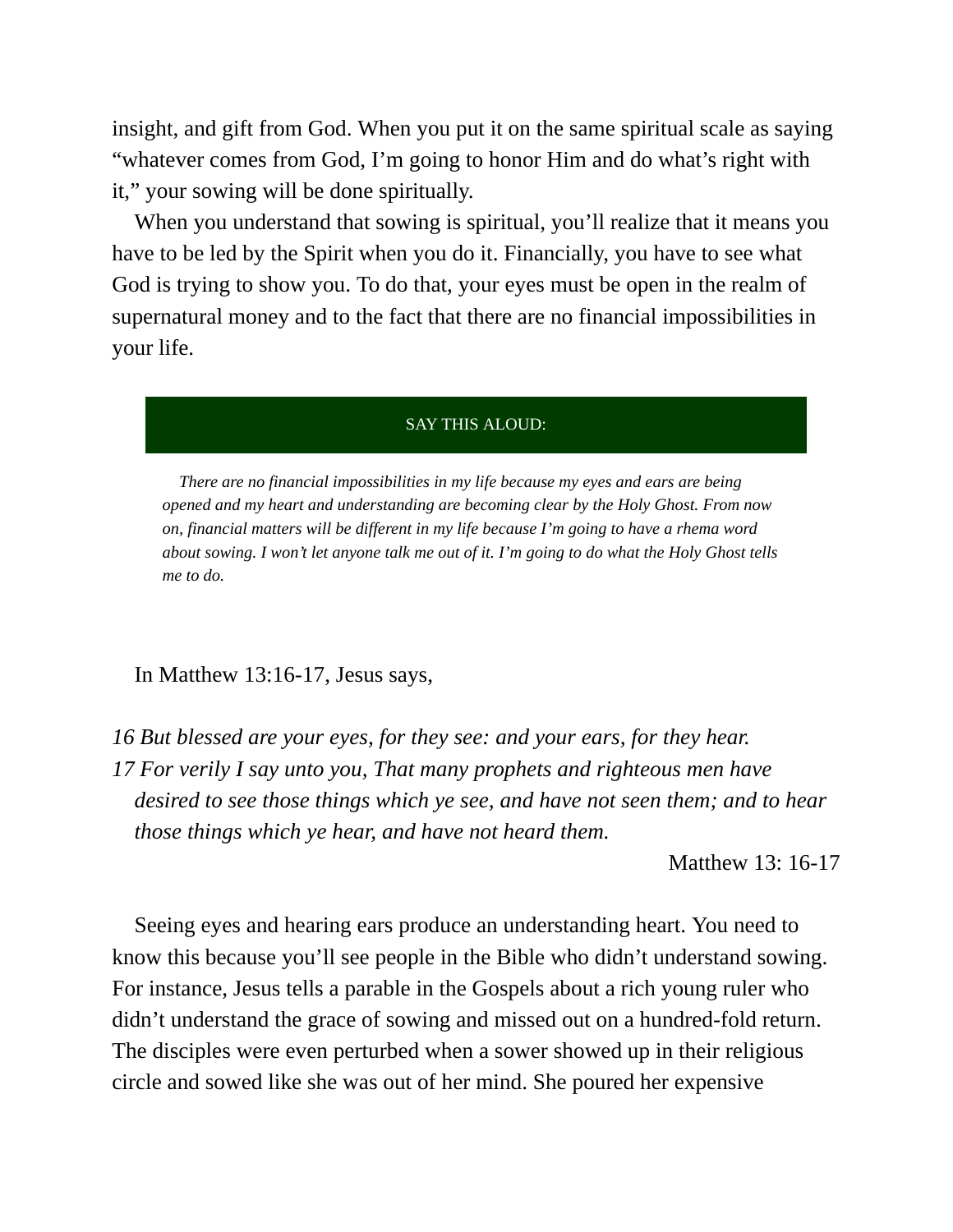ointment from the alabaster box over Jesus' head, and they questioned it saying, "What is the purpose of this waste?"

You see, when a revelatory sower shows up, people don't quite understand it. They fail the test because they lack the revelation of sowing, and then they miss their return. Don't let this be you! Recognize just how important it is to have seeing eyes and hearing ears from the Holy Ghost when it comes to this money business.

Let's move on to Matthew 13:23.

*But he that received seed into the good ground is he that heareth the word, and understandeth it; which also beareth fruit, and bringeth forth, some a hundredfold, some sixty, some thirty.*

Matthew 13:23

Notice Jesus says that the man who receives seed into good ground "hears the word and understands it." You have to understand it! It's not just about putting money on the altar or putting money in an offering envelope. You have to *understand* what you're doing. Your expectation has to be arrested by the Holy Ghost. Remember, God is not a man that He should lie. If He told you to do it, He'll make it good (Numbers 23:19).

You have to hear God, understand what you're doing, and have the proper expectation by revelation — not just by repeating *I believe God*. Believing God is good within itself, but at some point, you have to have a revelation with your expectation.

It's amazing to me that when Jesus would train others about sowing (as He did in Matthew 13), he would use the words *seeing, hearing,* and *understanding*. Do you know why? Because that represents the whole kingdom. As I mentioned before, the whole kingdom works by seed. So, if you get the revelation of sowing and reaping, you got it! You'll have the understanding of the entire kingdom of God.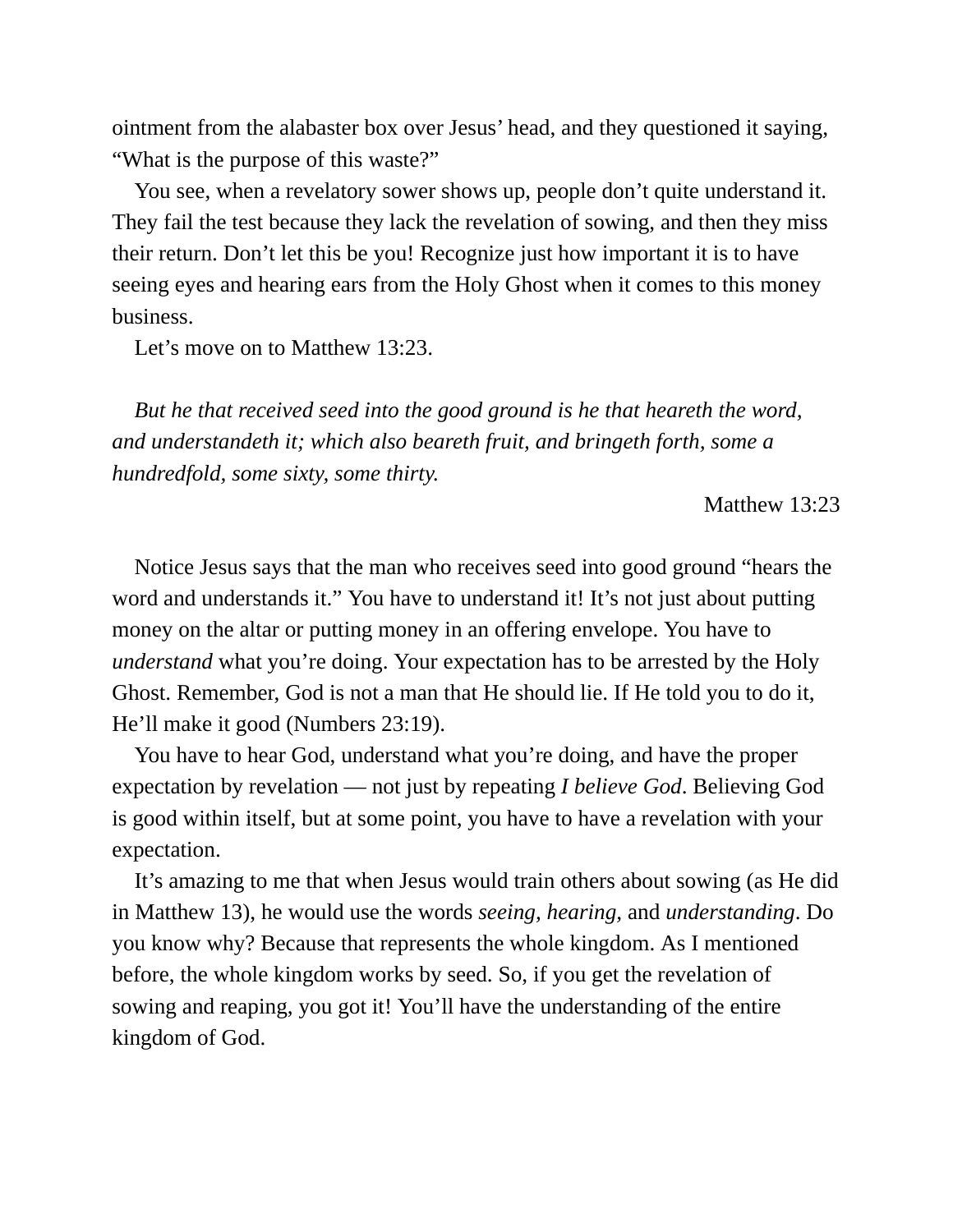# <span id="page-10-0"></span>THE MYSTERY OF SOWING



*He answered and said unto them, Because it is given unto you to know the mysteries of the kingdom of heaven, but to them it is not given. [12] For whosoever hath, to him shall be given, and he shall have more abundance: but whosoever hath not, from him shall be taken away even that he hath.* Matthew 13:11-12

Sowing is a manifestation mystery that opens up the whole kingdom of God, and it's "given unto you" to know it. When the Holy Spirit reveals it to you, you'll know where to sow, how to sow, and how often to sow.

#### SAY THIS ALOUD:

*Holy Spirit, help me to see. Holy Spirit, help me to hear. Holy Spirit, help me to understand.*

As children of God, each of us should be functioning in kingdom finances. There are no levels or shortages in kingdom finances, and once you get into the mystery of it, you will never be able to think broke again.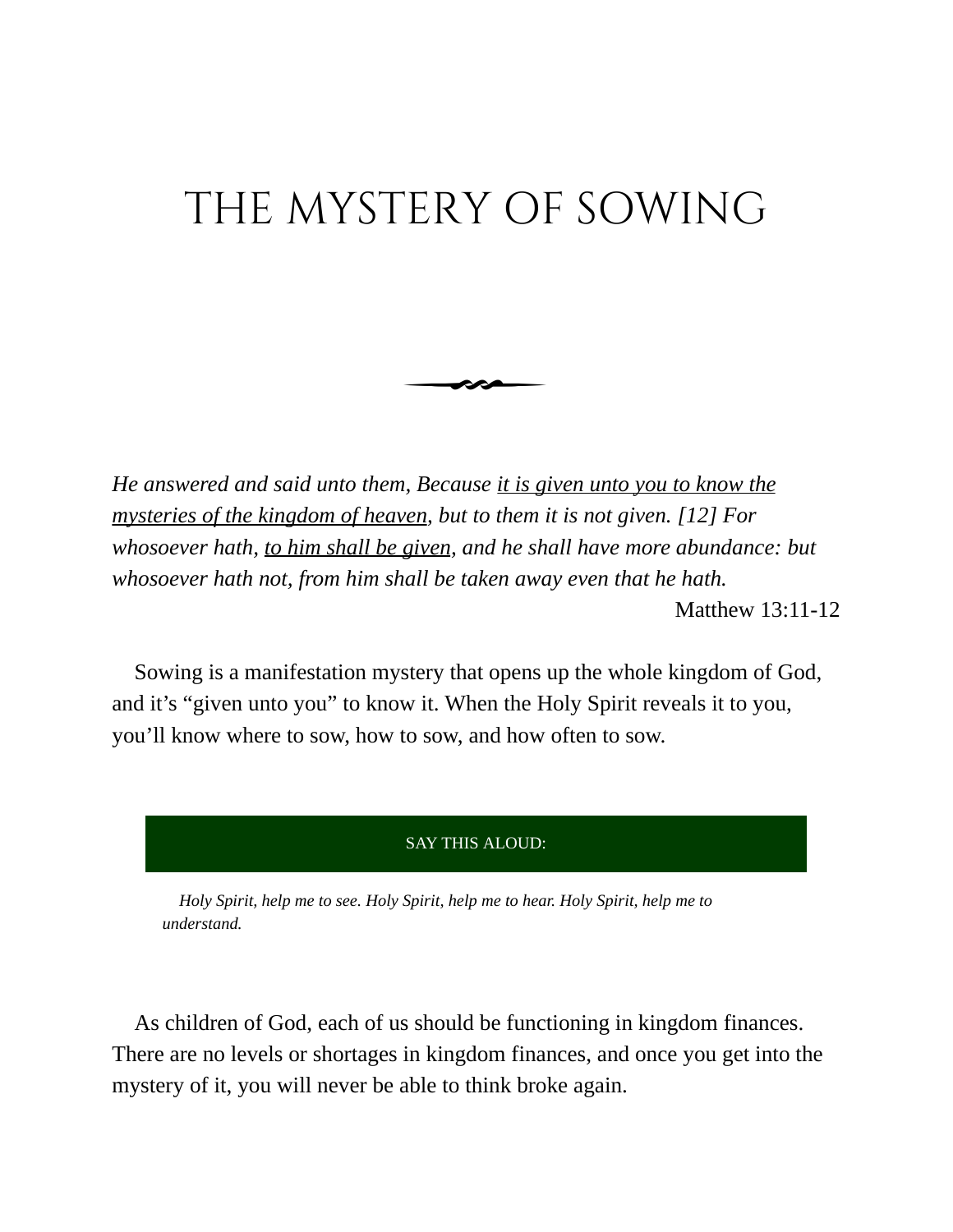That's what happened to me. I can't think broke anymore. And it's not because of the amount of money I have; it's because I've seen the authority I have over money. Once you get this revelation, money will never have authority over you again, either. Once you can see, hear, and understand by the Holy Ghost, the mystery of sowing will be yours. You have to have a divine expectation that you

"We have to get rid of the stroke in being broke. There are people who can't move financially because they're in a financial stroke. The Lord wants to take you out of that broke stroke."

are sowing prophetically and prophesying to your harvest.

Notice what Jesus says in Matthew 13:12: *For whosoever hath, to him shall be given, and he shall have more abundance: but whosoever hath not, from him shall be taken away even that he hath.* In short, this means whoever "has" will be given more, and whoever "has not" will have more taken away. This is Jesus trying to get you into the category of "having." He wants you to "have" the revelation so He can provide more abundantly for you. He wants you to "have" it so He knows He can trust you.

Until you understand this revelation, you'll just be spinning your wheel, getting no results. You have to understand that you can see how your finances will turn out spiritually. Then, you'll come to a point where you understand that debt does not belong to you, and you will have no desire to be normal. People who walk in revelation should live differently, so they can invite others to come and walk in the revelation also.

When Jesus says "whosoever hath," what does He mean? Whosoever has what? *The revelation of it.* Whosoever has the revelation of sowing will be given more revelation and more abundance. You see, seeing, hearing, and understanding is the only way you will enjoy the full benefits of being a kingdom sower.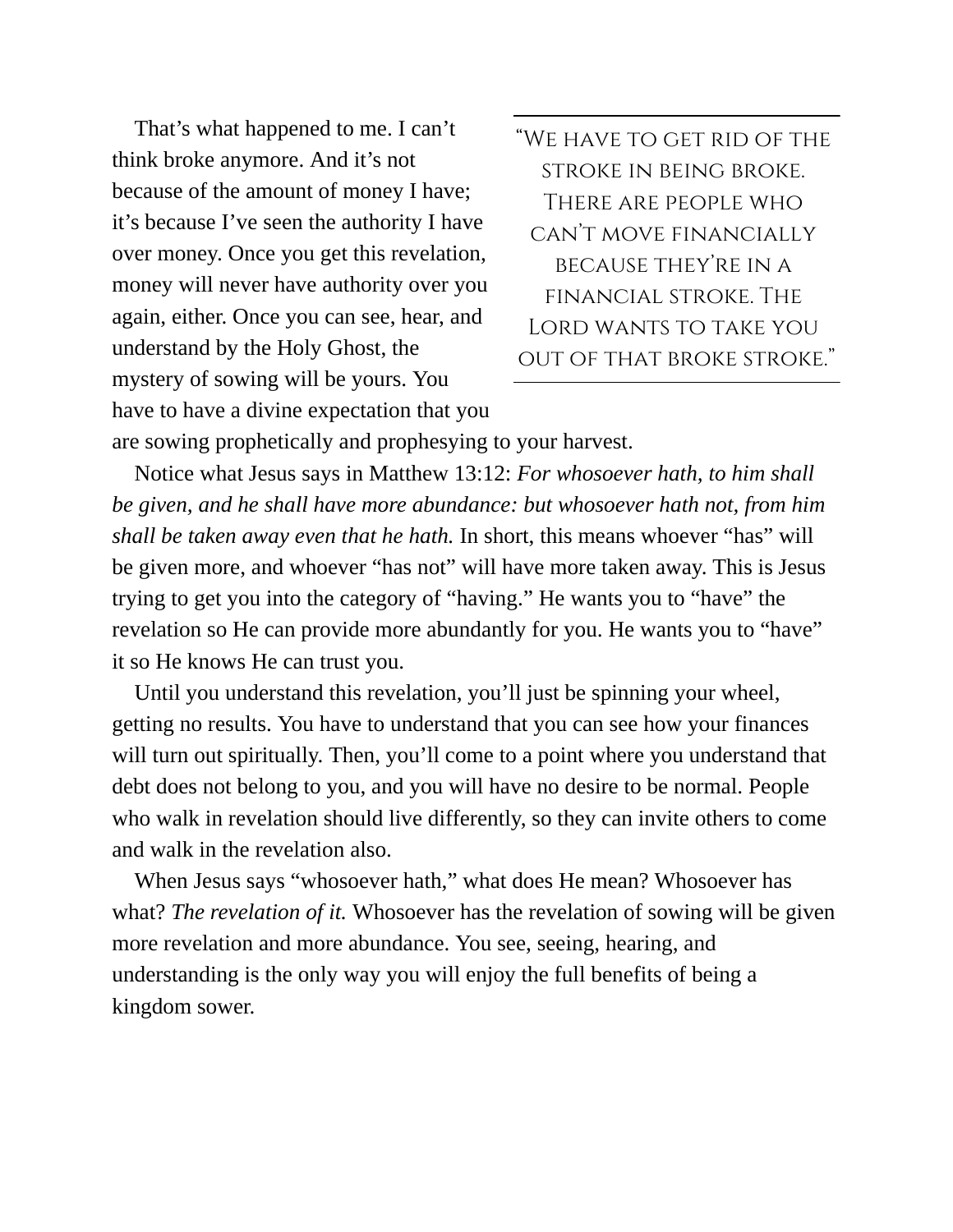# <span id="page-12-0"></span>HOW MUCH CAN GOD TRUST YOU WITH?

Sowing carries stewardship with it. This means you have to be a steward over your sowing. When God raises your finances, you can't stay on the same level. You have to take your sowing up with it. It'll be the thing that takes you up to the next level.

 $\longrightarrow$ 

This message is clear. When you understand that whatever you have belongs to God, you'll be better off. Everything you have, give it back to Him. Don't get caught up in the things on earth. It's time for you to go to higher levels in your finances, and this happens when you have a better understanding of your seed, soil, and harvest.

Notice what Jesus says here in Matthew 25:14-15, as he starts a parable about the kingdom of heaven.

*14 For the kingdom of heaven is as a man travelling into a far country, who called his own servants, and delivered unto them his goods.*

*15 And unto one he gave five talents, to another two, and to another one; to every man according to his several ability; and straightway took his journey.* Matthew 25:14-15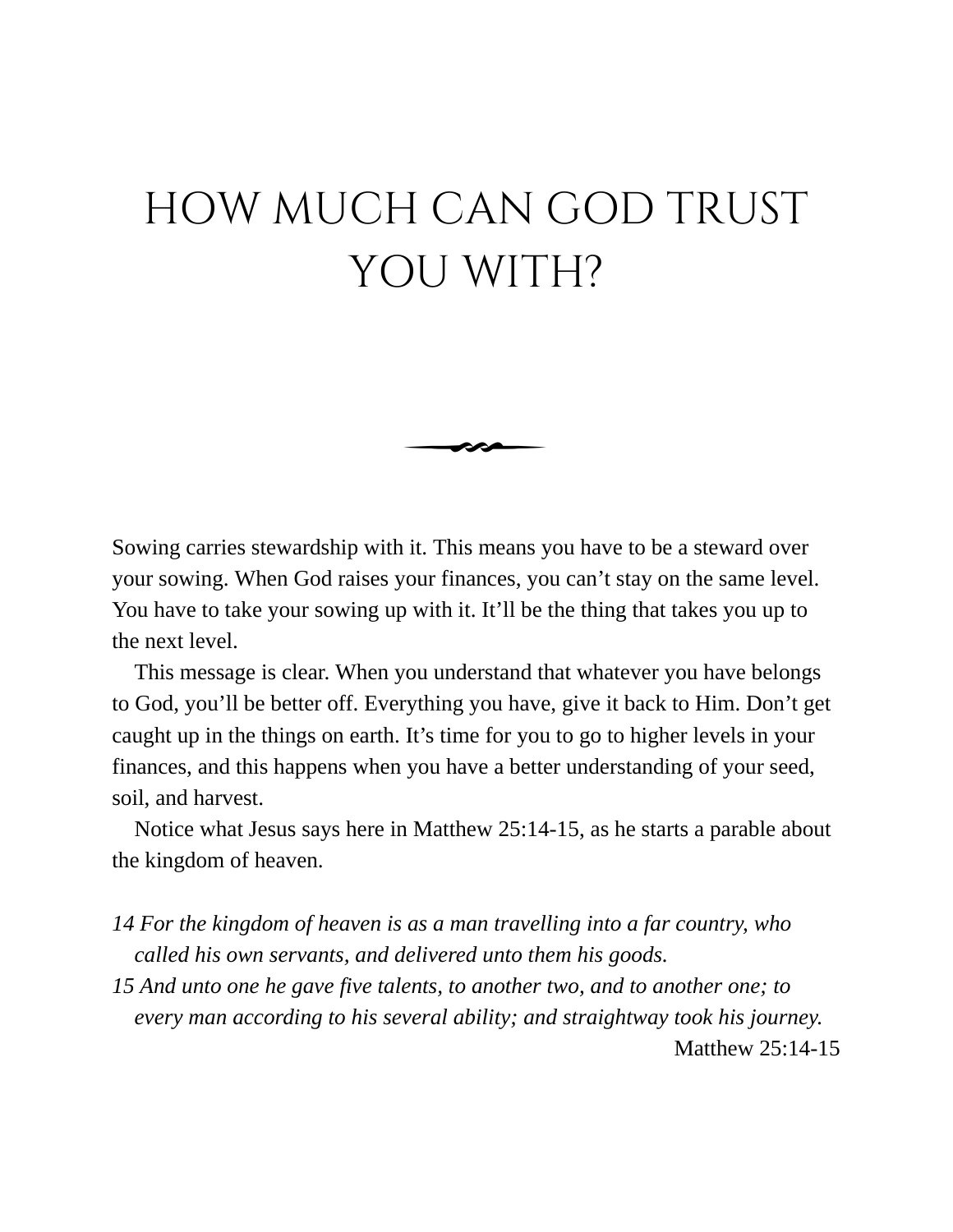The man gave them a number of talents, which are large sums of money, "according to their several ability." One had five talents, one had two, and one only had one. Now, I ask *you*: What is your ability? What number of talents do you think you would have here? How much training have you done? How well can you see? How well can you hear? How much do you understand about sowing? How much do you trust God's system? How much can God trust you with?

The man who had one talent wasn't given more for a reason. "According to their several ability" meant that it was according to how they were able to handle the amount. The further we read into the parable we see that the person who had one talent couldn't even deal with the one he had.

Matthew 25:16-18 reads:

- *16 Then he that had received the five talents went and traded with the same, and made them other five talents.*
- *17 And likewise he that had received two, he also gained other two.*
- *18 But he that had received one went and digged in the earth, and hid his lord's money.*

While the others were multiplying their money, the man with one was hiding his in the ground. It's obvious he didn't know what to do with what he had. It was in his ignorance that he was only given the one talent to start with. When we read down to verse 24 of this same chapter we see how he starts to lie on God because of his results. It reads:

*Then he which had received the one talent came and said, Lord, I knew thee that thou art an hard man, reaping where thou hast not sown, and gathering where thou hast not strawed:*

Matthew 25:24

In verse 25, he finally tells the truth.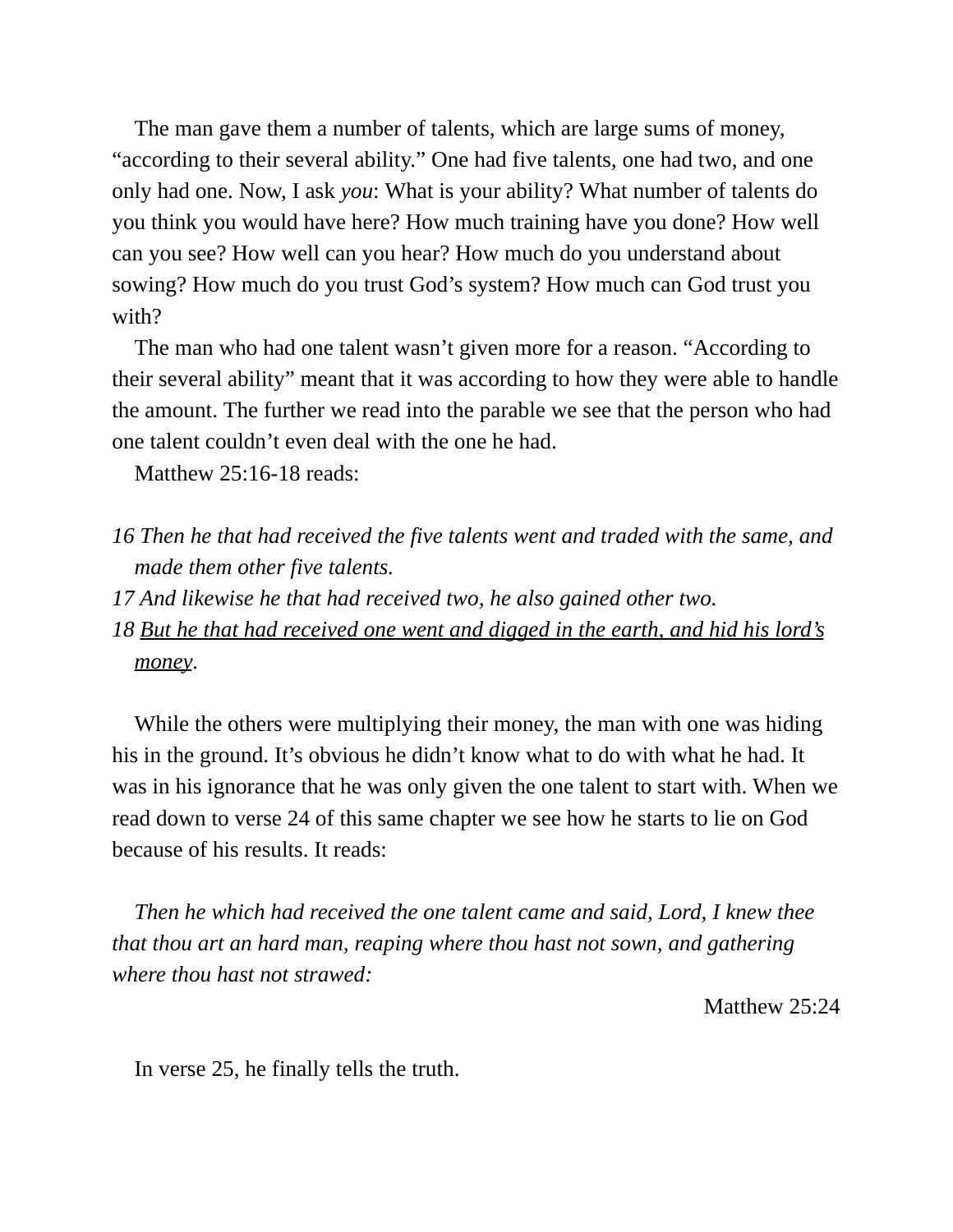*And I was afraid, and went and hid thy talent in the earth: lo, there thou hast that is thine.*

Matthew 25:25

All along, he was scared. That's why he hid his money in the ground and didn't sow it. It's like that savings account you have; it holds you back from sowing. God was telling this man that He needs His money *moving* and not hiding away. If you have a savings that you won't touch to sow, you are just as the man with the one talent. You are afraid and not trusting God; you're not seeing, hearing, or understanding the seed.

This parable is about someone who didn't sow when they were supposed to sow. In verses 26 through 28, God starts talking strongly about how He feels about this situation.

*26 His lord answered and said unto him, Thou wicked and slothful servant, thou knewest that I reap where I sowed not, and gather where I have not strawed: 27 Thou oughtest therefore to have put my money to the exchangers, and then at my coming I should have received mine own with usury.*

*28 Take therefore the talent from him, and give it unto him which hath ten talents.*

Matthew 25:26-28

You're probably asking yourself (as I once did), *What kind of God is this? Is He really saying take it from the man with one and give it to the man who had ten?* Yes, that's how God feels about those who don't sow when they are supposed to sow. As I said before, the kingdom of God is a seed kingdom. It all works by sowing, so the only way out is to sow your way out. Let's read on to verse 29.

*For unto every one that hath shall be given, and he shall have abundance: but from him that hath not shall be taken away even that which he hath.*

Matthew 25:29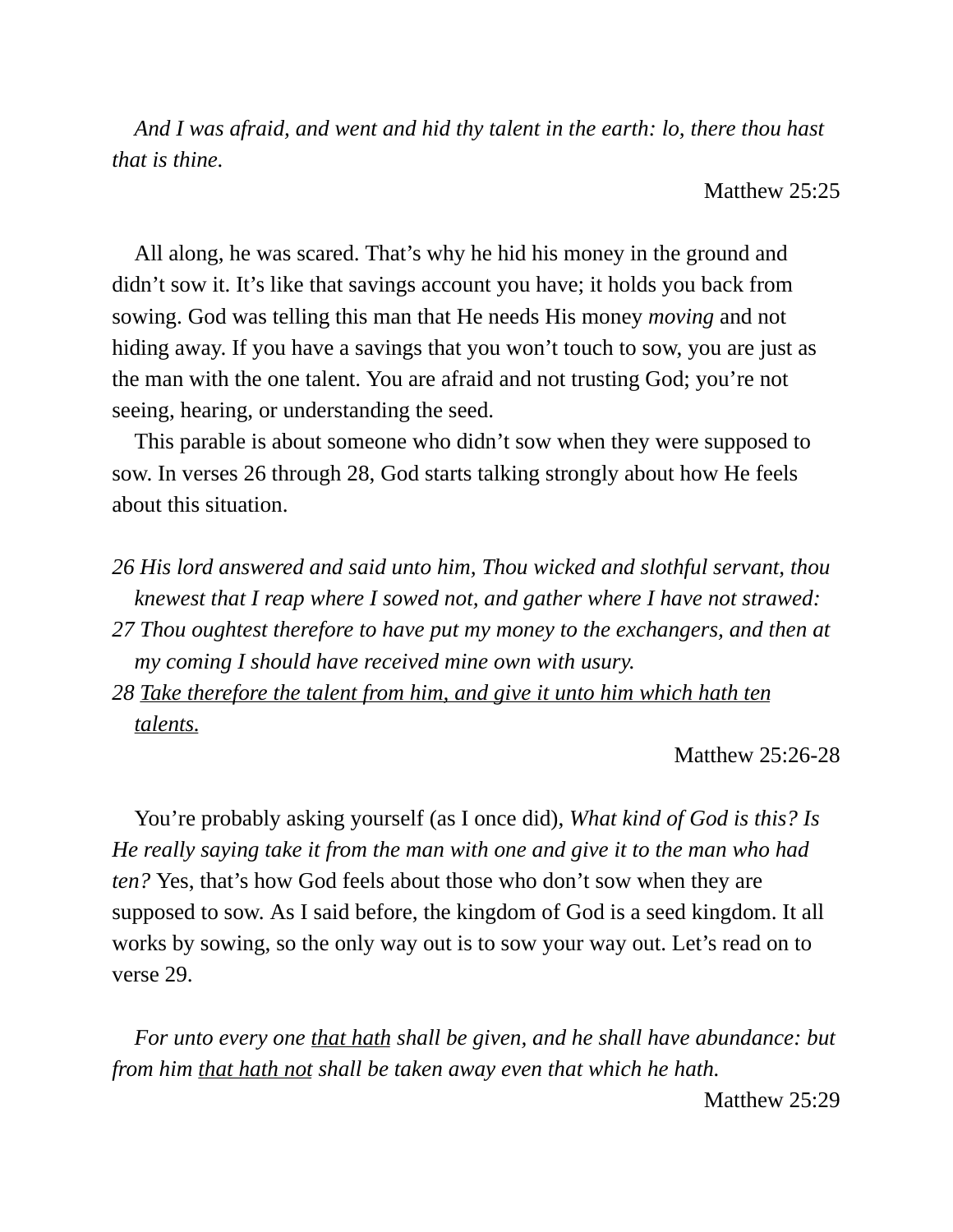We're talking about those who "have" and those who "have not" again. It's saying the same thing as Matthew 13:12 that read in the last section. Let's go back to that.

*For whosoever hath, to him shall be given, and he shall have more abundance: but whosoever hath not, from him shall be taken away even that he hath.*

Matthew 13:12

He's talking about those who "have" the revelation of sowing and the seed. If you think it's not working, the problem is not with the seed; the problem is with your understanding of the rhema revelation of it. You have no business having hard times in your finances. Hard times have to come to an end in your life today. You're supposed to be blessed in your finances, and you're supposed to wear an easy financial yoke. Seeing, hearing, and understanding the seed, the soil, and the harvest will bring you into that type of easy financial yoke you're supposed to be living with.

Continue to ask the Holy Spirit to help you to see, hear, and understand the seed. Once you have this revelation, God will be able to trust you with more.

#### SAY THIS ALOUD:

*Father, give me a better revelation of sowing and reaping and seedtime and harvest. I want to know.*

*I claim now that all of my hard conditions in finances are destroyed! From this day forward, I will sow and receive by revelation.*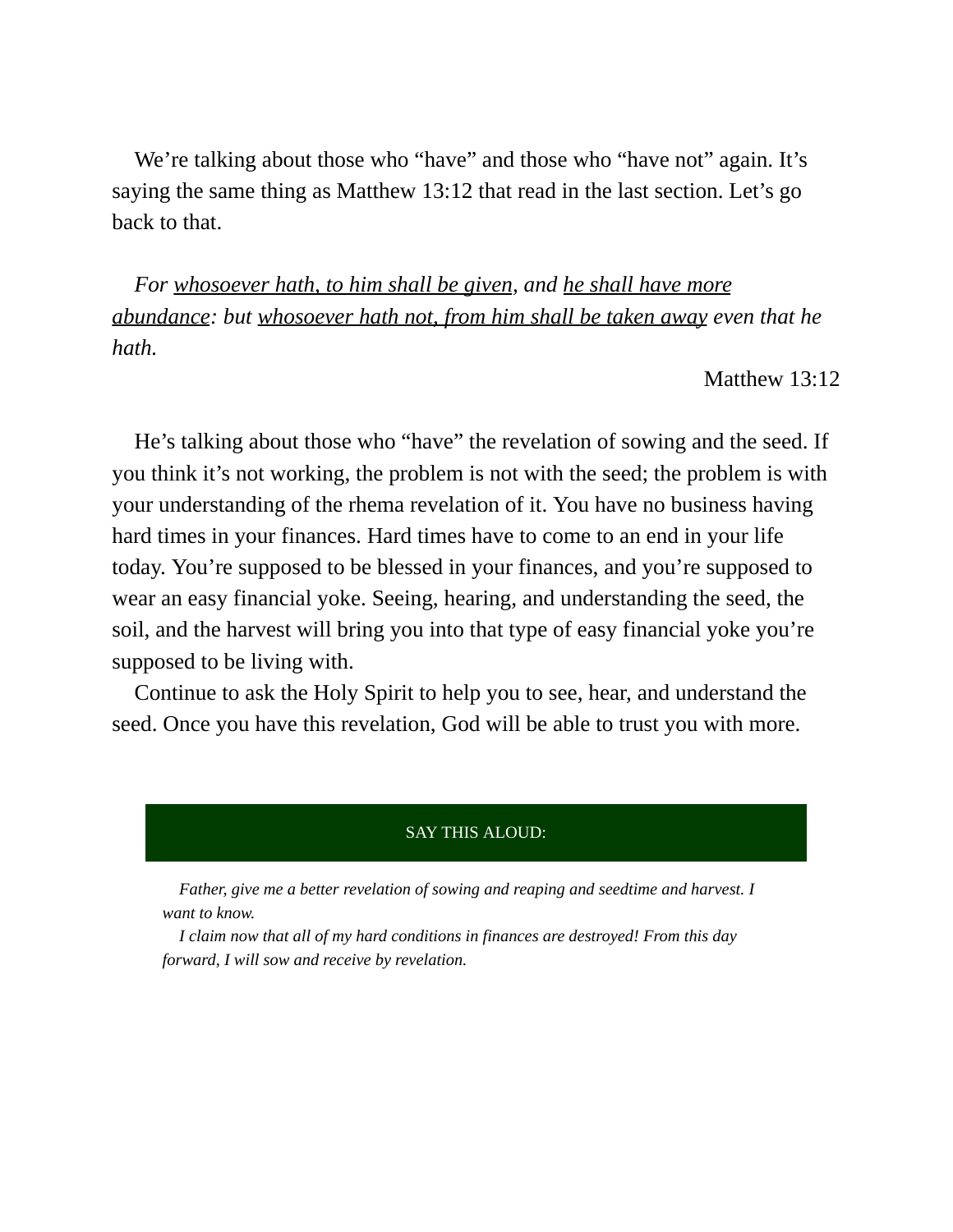# <span id="page-16-0"></span>A GRACE FOR SOWING



There is a genuine grace for sowing, as God's favor is always on a sower. Most of the time, with sowing, you start with nothing and then you sow your way up to higher levels. In the parable we read in Matthew 25 in the last section, the man with five talents had proven himself. We can assume he had already sown the one talent and the second talent, so he received a promotion — having five to handle this time. That's grace.

In Second Corinthians 8, the grace message is so powerful. Like Jesus, the apostle Paul was also a seed trainer. At the beginning of this chapter, he starts by saying:

- 1 *Moreover, brethren, we do you to wit of the grace of God bestowed on the churches of Macedonia;*
- 2 *How that in a great trial of affliction the abundance of their joy and their deep poverty abounded unto the riches of their liberality.*
- 3 *For to their power, I bear record, yea, and beyond their power they were willing of themselves;*
- 4 *Praying us with much intreaty that we would receive the gift, and take upon us the fellowship of the ministering to the saints.*
- 5 *And this they did, not as we hoped, but first gave their own selves to the Lord, and unto us by the will of God.*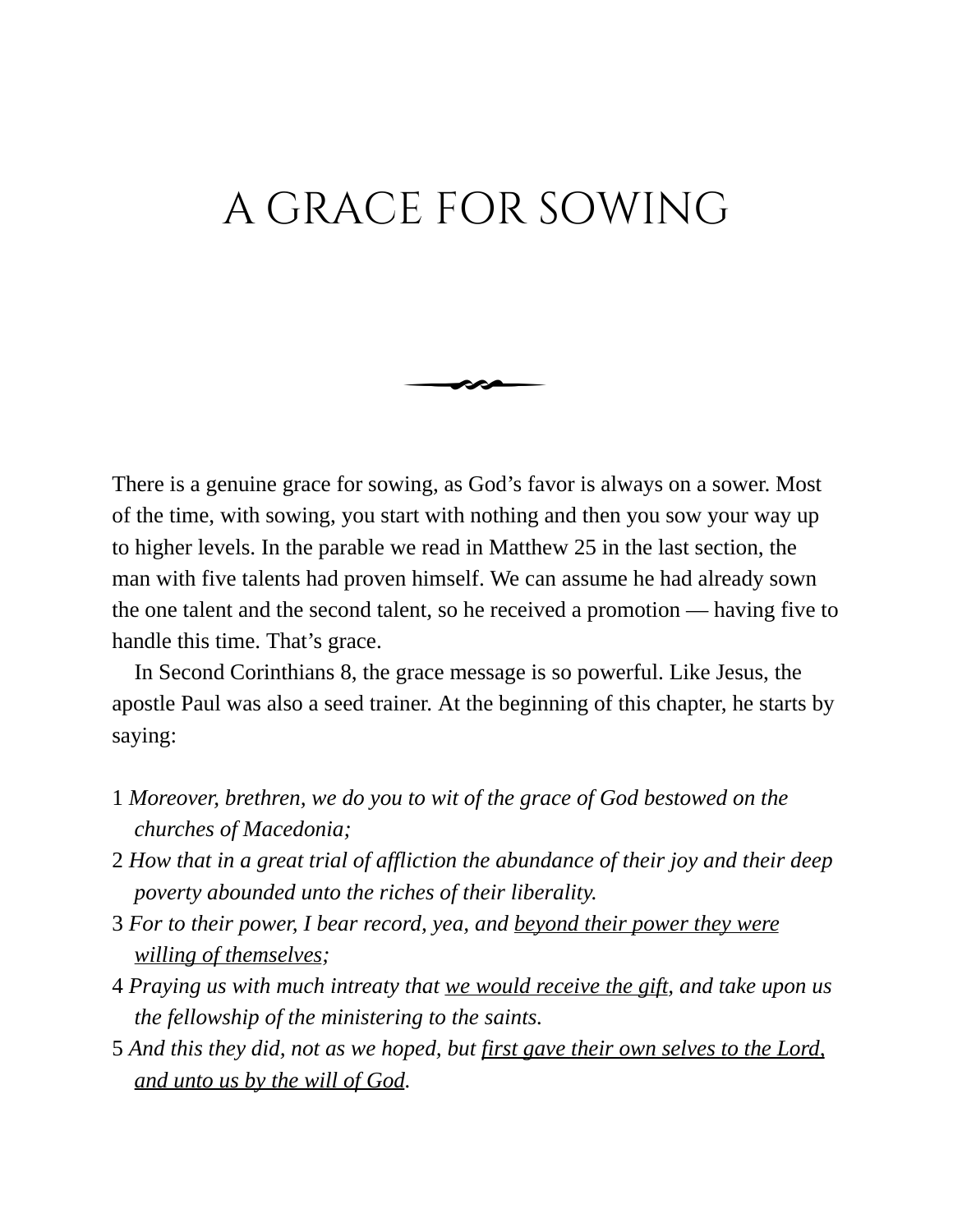First, take a moment to recognize that in verse 4 Paul says, "We would receive the gift." They gave their gifts to Paul and those with him. This hasn't changed when it comes to sowing; you will always have to have someone to sow into. This is something you won't be able to avoid.

Oftentimes, Christians read Galatians 6:7 (*Be not deceived; God is not mocked: for whatsoever a man soweth, that shall he also reap*), but they overlook the verse that comes before it. Galatians 6:6 says, *Let him that is taught in the word communicate unto him that teacheth in all good things*. When he says "communicate" unto those teaching you, he's talking about giving. You see, most don't understand the prophet's reward Jesus talked about in Matthew 10:41, but the understanding of that revelation has money stacked up in it for you. Once you understand it and begin to activate it, it'll pour out over your life.

Let's jump back into Second Corinthians 8. Paul continues, saying:

- *6 Insomuch that we desired Titus, that as he had begun, so he would also finish in you the same grace also.*
- *7 Therefore, as ye abound in every thing, in faith, and utterance, and knowledge, and in all diligence, and in your love to us, see that ye abound in this grace also.*

2 Corinthians 8:6-7

God is asking you a tough question here. *How can you abound in all of these things, like faith, utterance, knowledge, and diligence, but you can't abound in the grace of abundance I want you to have?* He wants you to see that it's just as easy to have plenty of money as it is to prophesy and work in all other spiritual matters. It's a grace, all the same.

Now, what grace is Paul talking about exactly? Let's look at the next verses:

*8 I speak not by commandment, but by occasion of the forwardness of others, and to prove the sincerity of your love.*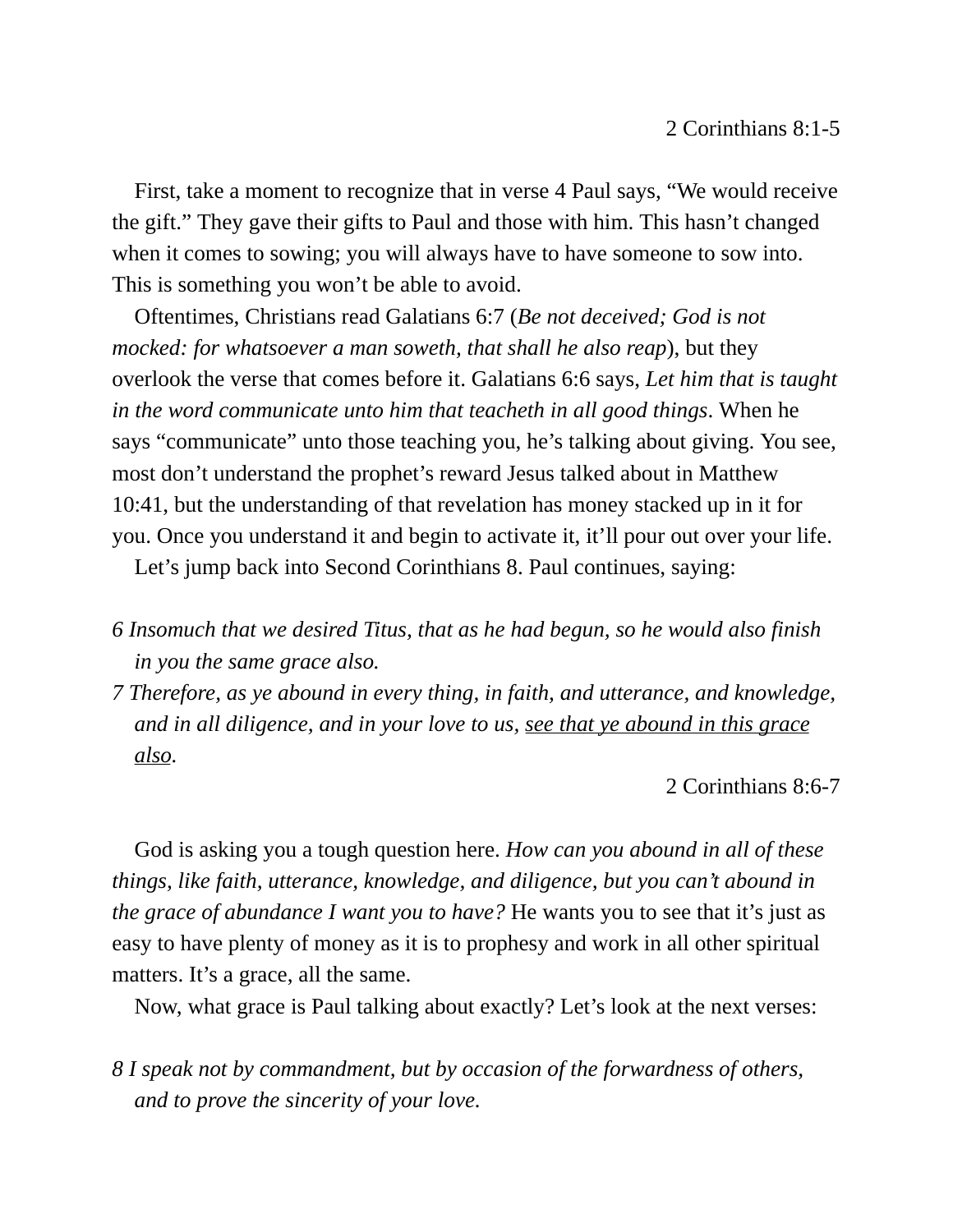*9 For ye know the grace of our Lord Jesus Christ, that, though he was rich, yet for your sakes he became poor, that ye through his poverty might be rich.* 2 Corinthians 8:8-9

He's talking about the grace of our Lord Jesus Christ. He *became poor so that you through his poverty might be rich*. Do you see what this is saying?

YOU ARE DESTINED TO BE rich!

Financial prosperity is your birthright. You are destined to be rich! The only thing that can hold you back is not seeing, hearing, or understanding sowing with the help of the Holy Ghost on this financial matter.

\*\*\*

Let's go over several stories we mentioned about those who didn't understand sowing in the Bible. You'll want to keep them in mind so that you can learn from their mistakes.

- In Mark 10, the rich young ruler, who most likely inherited the money he had, didn't understand the grace of sowing. The Lord was trying to help him receive a hundred-fold return, but he failed the sowing test.
- In Matthew 13, we discussed the man who had one talent and hid it. He didn't know what to do with the seed so he also failed the sowing test.
- In Matthew 26, the disciples failed when the woman with the alabaster box came and sowed like she was out of her mind. She poured her expensive ointment over Jesus' head, and it disturbed them. They didn't recognize what she was doing and called it a waste. When Jesus finally understood how ignorantly they were thinking, he tried to help them see that she was sowing for his burial.
- Judas who betrayed Jesus is another example of someone who went after the money and destroyed himself because of it.

You won't be found in the predicaments they were in. You're in a different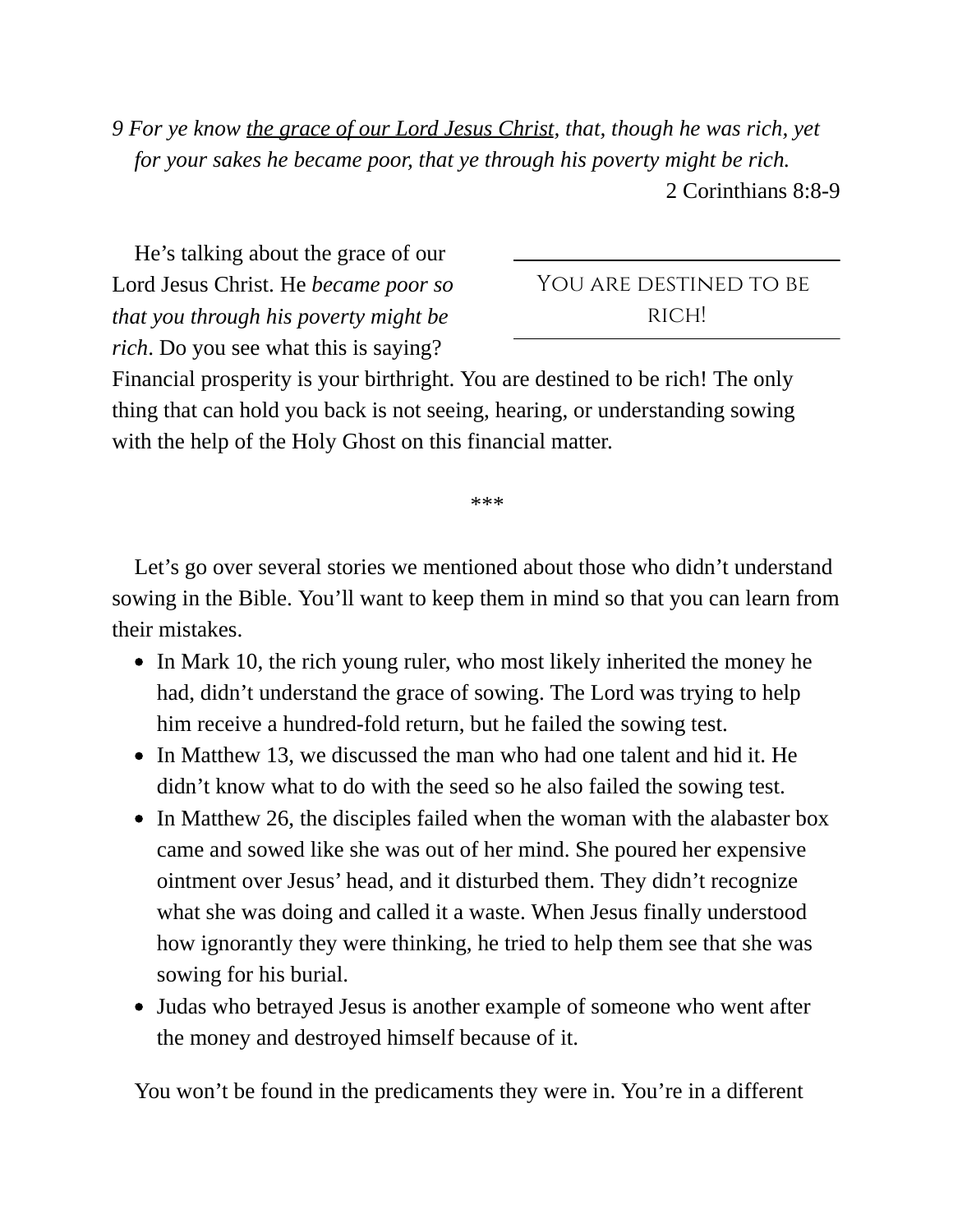position now. You will no longer go after money. Money will come after you!

#### SAY THIS ALOUD:

*I'll never be the same. My finances will never be the same, and I'll never be broke another day in my life. The money just keeps on flowing in my life to bless me and make me a* blessing. I want to be a blessing to my church and to my man and woman of God. It'll all *come back to me — good measure, pressed down, shaken together, and running over. I'm not* going to let anyone talk me out of it. This is the divine will and plan of God, and I receive it *now.*

I'll never be the same in my financial living. I will have the best. I will wear the best. I will live in the best. I will drive the best. I will give glory to God because He did it, and He's doing it right now! My life will never be the same. I'm in a new position, and a new flow is *flowing in my life right now.*

*My finances will never be the same after this day because I will see, hear, and understand* how to walk in the Spirit in my finances. I will see, hear, and understand how to walk by faith in my finances. I will sow according to the leading of the Spirit, and all of my seeds will be *good seeds from this day forward.*

*In Jesus' name. Amen.*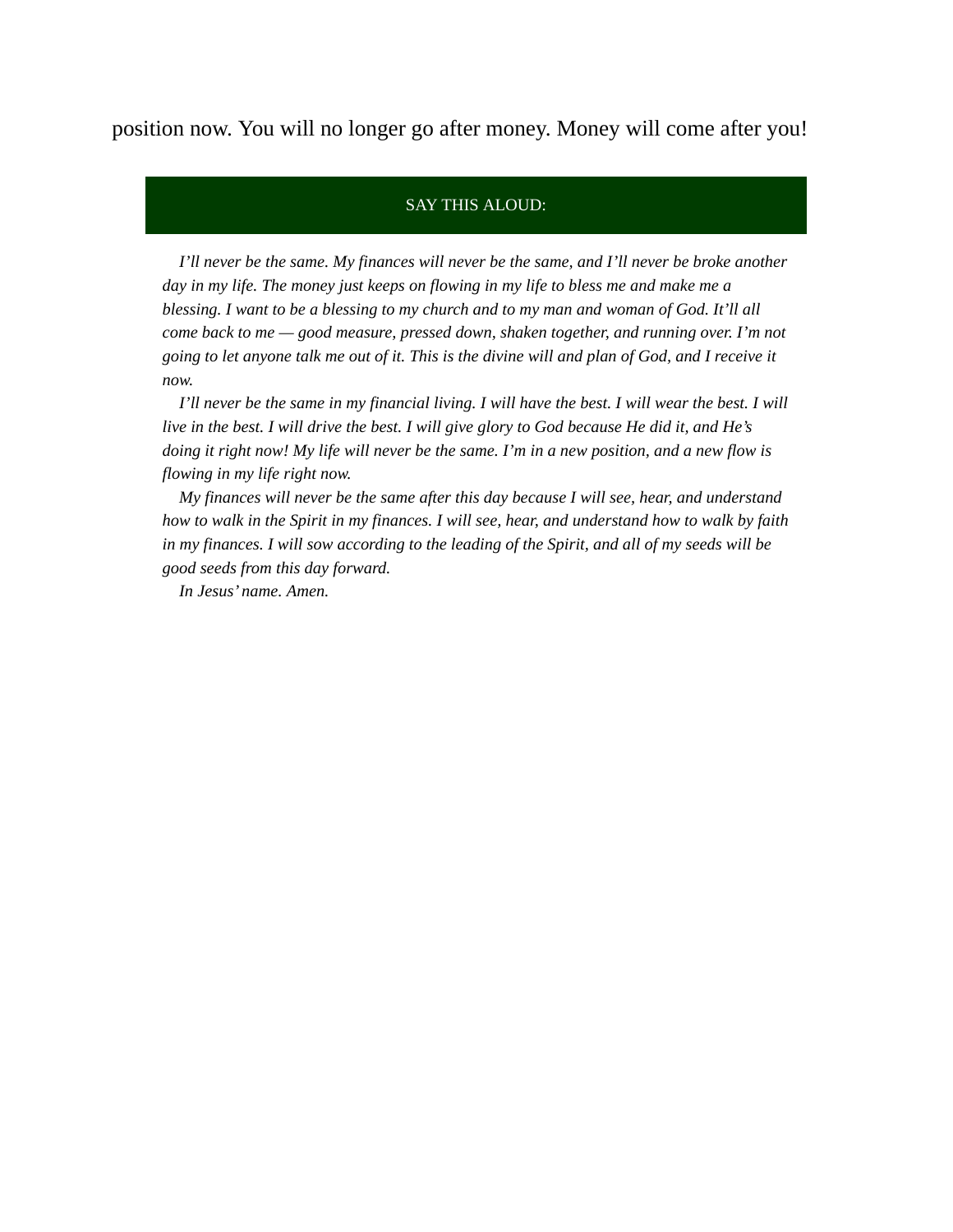## PART II

## <span id="page-20-0"></span>Never Go After Money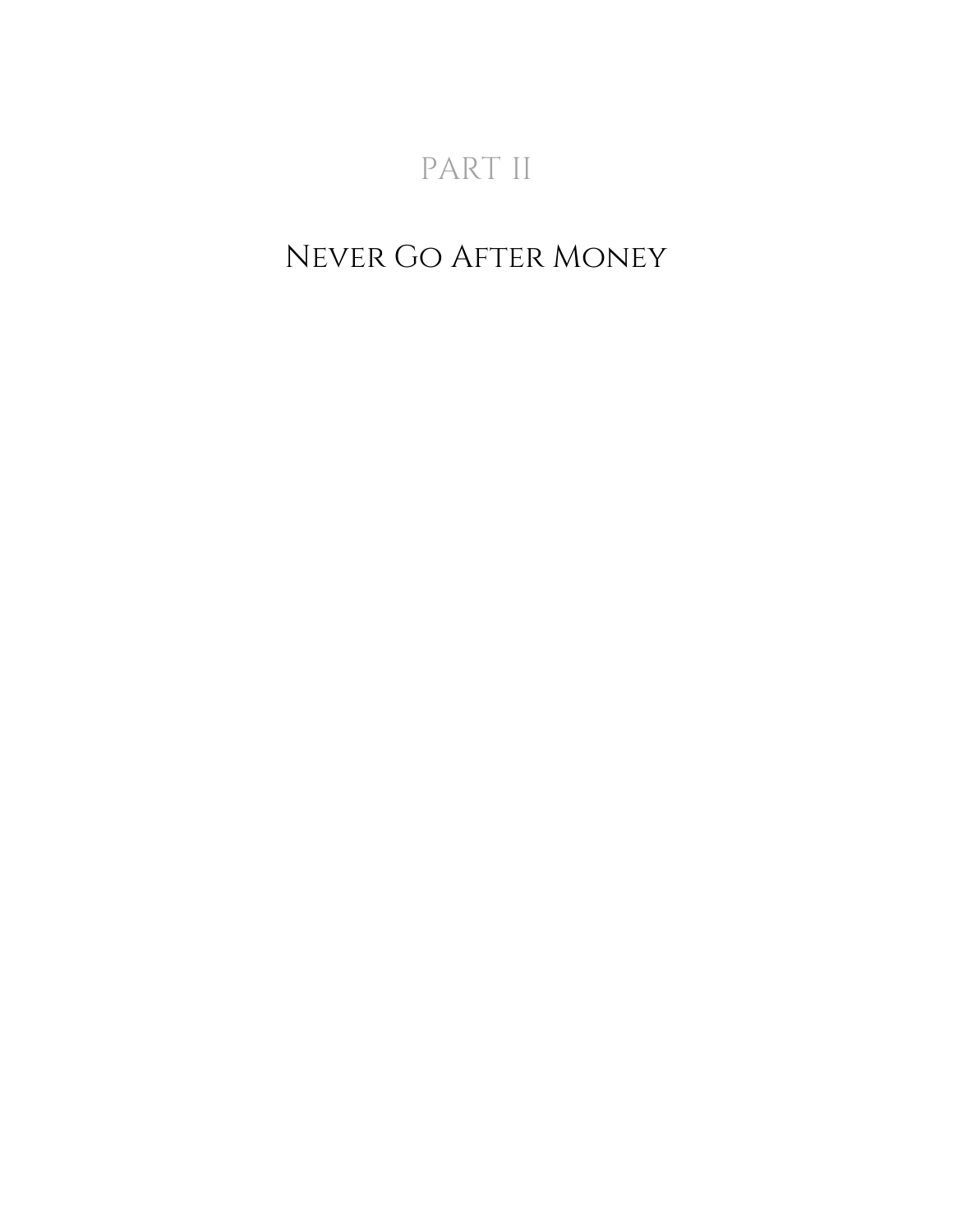

<span id="page-21-0"></span>*The revelation introduced here has to be read and taken in carefully. It will bring a shifting and a lifting in your finances swiftly. The Lord has given this to me to go along with Money Cometh. It will cover the entire spectrum of your life, not only in the church. This is something most Christians don't know, but it'll start a flow like you've never seen before.*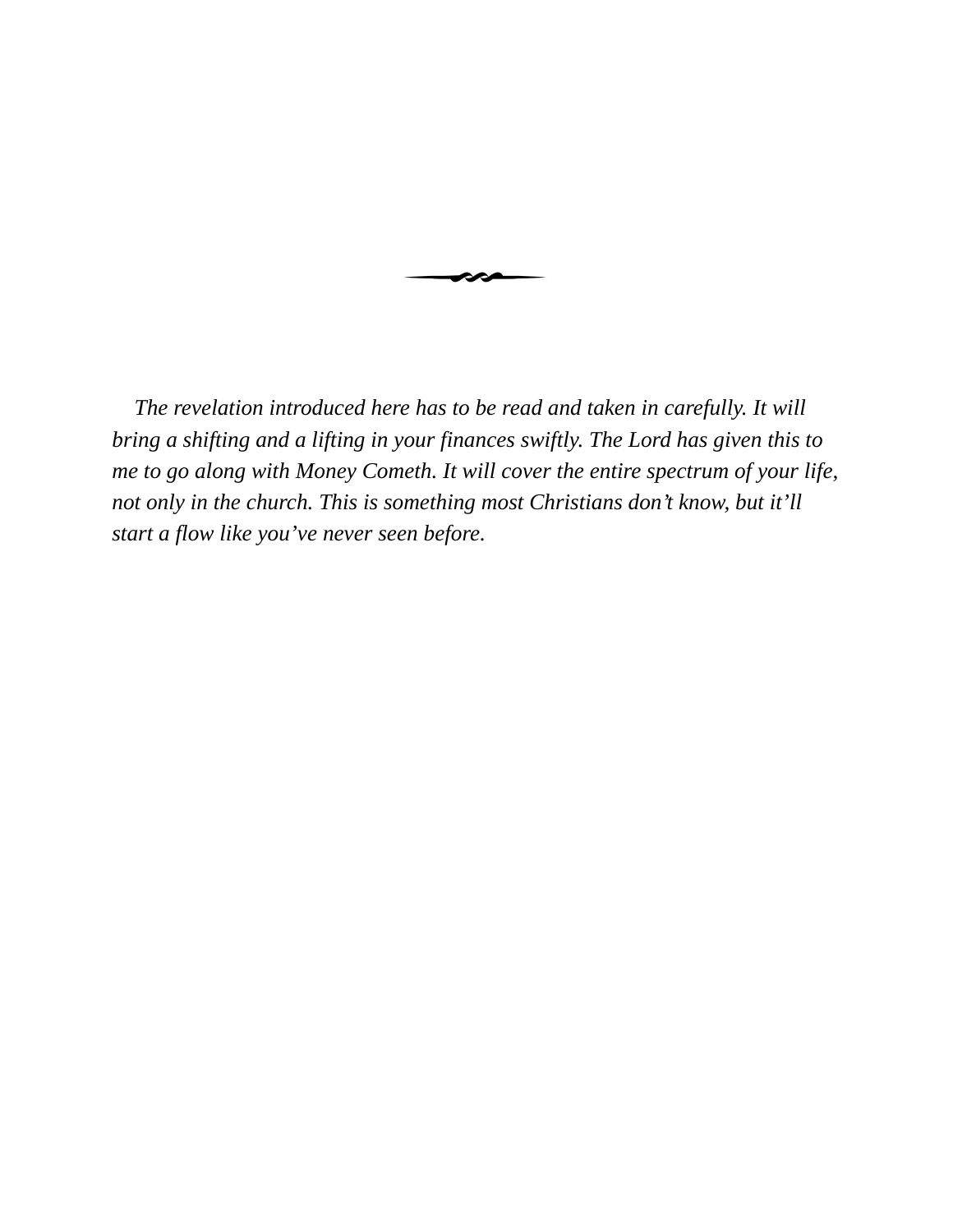## <span id="page-22-0"></span>NEVER GO AFTER MONEY



Never go after money.

Ever.

Not even on your job should you work just for the money. When you focus on working for money, you're making yourself small.

This may be hard for some people to swallow, but it's the truth. Stop the prostitution in your life. In other words, stop the enemy from raping you. Never go after money. Always go after God and serving people, and the money will come after you.

There are ministers who don't even know this revelation. They try to get more people in their seats for more money, but I'm telling you now: Don't go after the money. Go after the people. Make sure the people are blessed. Make sure you've prayed and prepared yourself for the people, and don't worry about the money. Again, when you only go after God and serving people, the money will go after you. This holds true for any circumstance or platform in your life.

You can either be a dreamer or a schemer. You have to know the difference between the two. Joseph was a dreamer, but his brothers were schemers (Genesis 37). By the end of that story, who came out on top? If you've read it, you'll know that Joseph came out on top. Schemers will never rule dreamers, but dreamers will always rule schemers. If you're really a dreamer, you won't let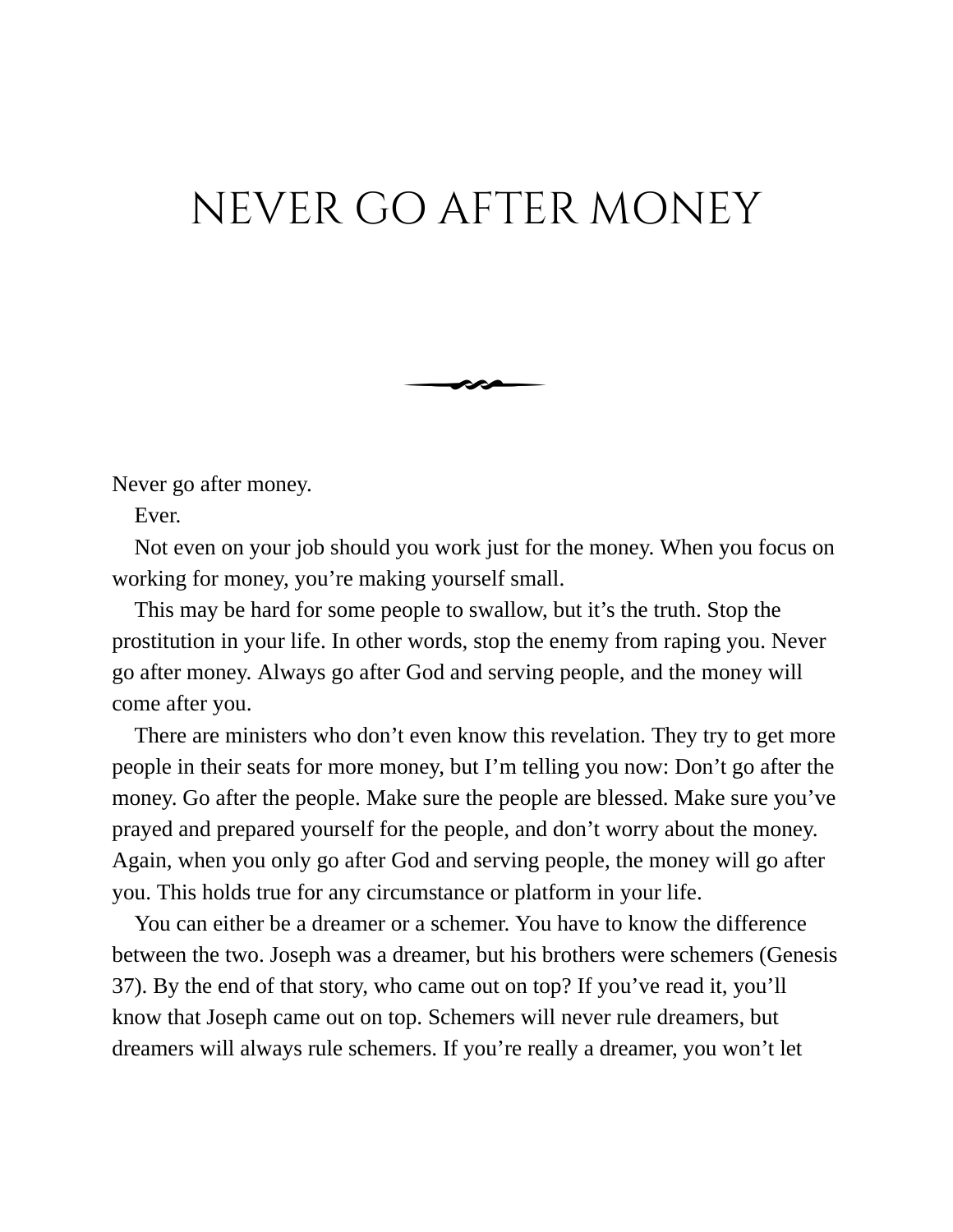money rule you. If you go after money, it will remain small because you can't be trusted.

Not going after money is one of my secrets. I never have to pray about money or about keeping a budget. I just focus on the people. I'm a dreamer, not a schemer. Thinking about the money and counting every little bit is small thinking. I just depend on God, and because of that, He always comes through.

If you go after money, money will become your master. So, the question is: who is your source? Your job nor man is your source, so get that off of your mind. Stop serving money, and make money serve God.

You can try to deny or ignore the truth of this message, but you can't. What would you do about Matthew 6:33? Doesn't it clearly substantiate the message in this book? It says, *Seek ye first the kingdom of God, and his righteousness; and all these things shall be added unto you.* What about Isaiah 1:19? It says, *If ye be willing and obedient, ye shall eat the good of the land*. What about Job 36:11? It says, *If they obey and serve him, they shall spend their days in prosperity, and their years in pleasures*. What about John 15:7? It says, *If ye abide in me, and my words abide in you, ye shall ask what ye will, and it shall be done unto you*.

Do you see what God's saying in each of those scriptures? He's talking about not going after money and things. He's saying if you don't go after it, He'll see to it that you have it. All you have to do is follow His steps and order. It's clear; but, somehow, for years, we've missed this revelation, especially when it comes to our jobs.

The majority of people go to work just for their checks, which is why they don't do their jobs sufficiently and why their promotions haven't come through yet. When you're only working for a check, you're going to stay broke. Focus on

Get the money off of your mind and get serving God and people on your mind.

doing your work diligently. Get the money off of your mind and get serving God and people *on* your mind. When you do that, money will no longer have control over your life, and you'll never have to go after money again.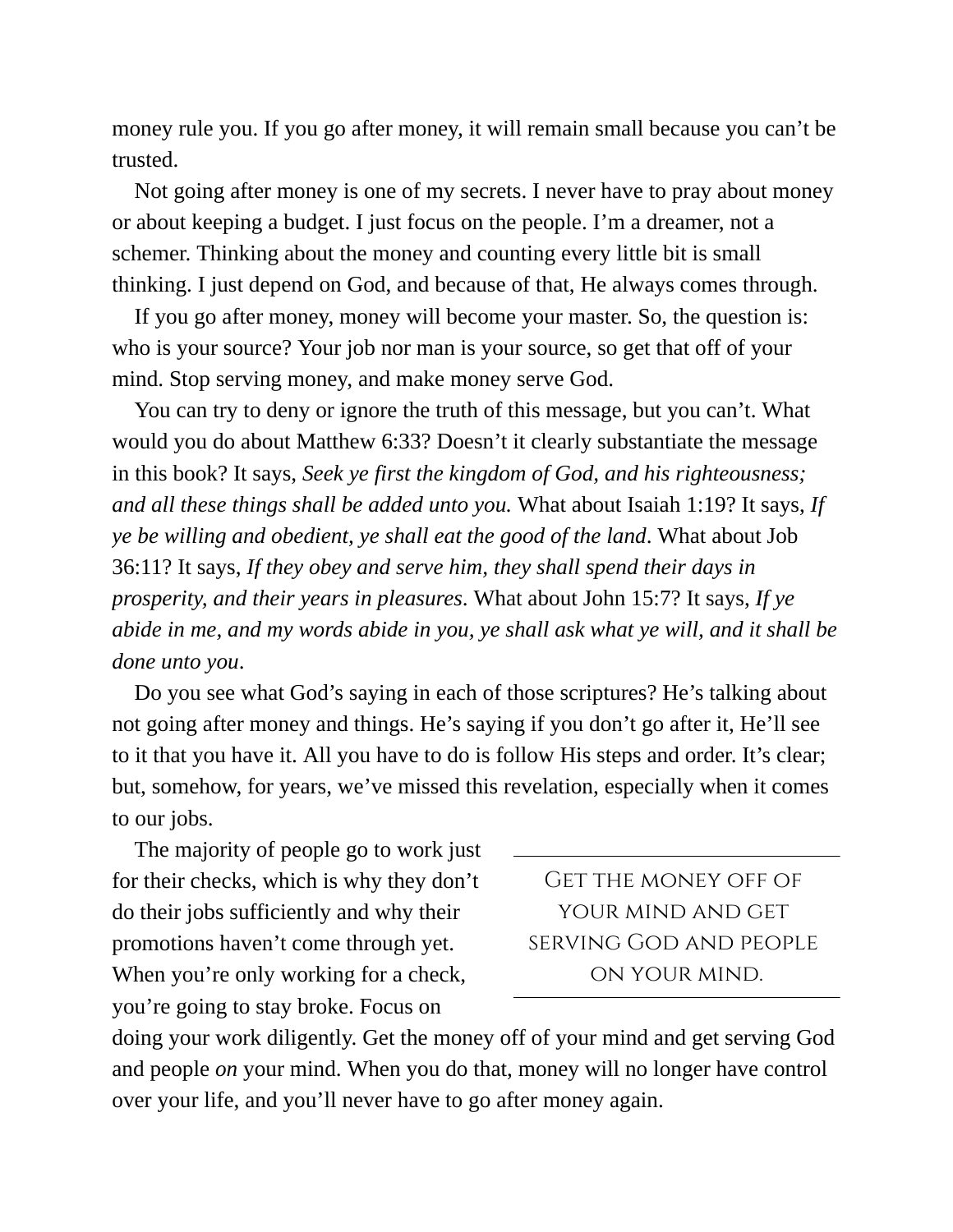## <span id="page-24-0"></span>THE LOVE OF MONEY

*For the love of money is the root of all evil: which while some coveted after, they have erred from the faith, and pierced themselves through with many sorrows.* 1 Timothy 6:10

 $\longrightarrow$ 

If you keep going after money, you're going to love it and end up in 1 Timothy 6:10. Somehow, money has taken God's place in a lot of people's lives, and instead of trusting God, they're trusting their checks, their jobs, their businesses, and their strategy books.

Do you think you'll find a better strategy in a business book than in the Holy Ghost? Of course not. If you have too many book strategies, the Holy Ghost's library won't be able to talk to you. The Bible is the Holy Ghost's library. All the answers for the supernatural are in the Bible.

Many have paired Jesus off with psychological and optimistic strategies, and they haven't given the Holy Ghost a chance to say, *Stumble over here. I got it. I can set you up. I can call money out of a fish's mouth. I can make bread multiply.* It's time to let the strategies end and let the Holy Ghost take over.

First Timothy 6:10 says *the love of money* is the root of all evil. It doesn't say money is evil. What's evil is not having money. That's when you can get caught up in going after it the most.

The verse goes on to say *while some coveted after, they have erred from the*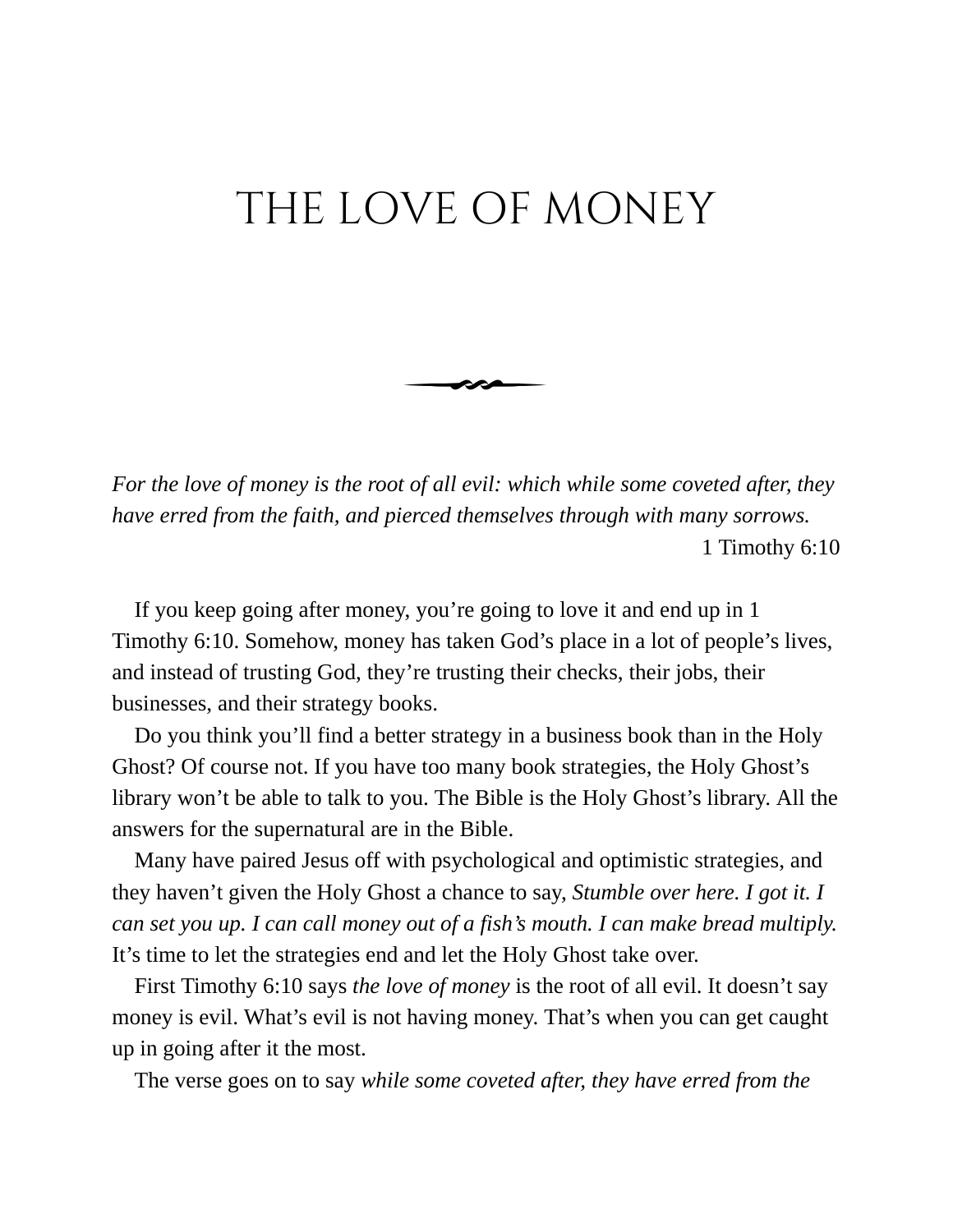*faith*. In other words, by going after it, they've messed up their financial faith. By trusting in their academic abilities over trusting God, for instance, they have erred from the faith. This is why it says *they've pierced themselves through with many sorrows*.

Have you ever had money sorrows? Have you experienced times when you're in the grocery store and your card declines? Has someone said they're going to come through for you, but when the moment comes, they don't come through? Have you ever had to walk the grocery store with a calculator in your hand to make sure you didn't overspend? I've been there, but those days are long gone for me, and now, they are about to be long gone for you! See Proverbs 10:22:

*The blessing of the Lord, it maketh rich, and he addeth no sorrow with it.* Proverbs 10:22

This means God has you covered. You don't have to love money or chase after it and end up *erred from the faith* or *pierced through many sorrows* as it's said in First Timothy 6:10. You have a right to the blessings of the Lord with *no* sorrow.

Let's look at how it's done in the introduction of Deuteronomy 28. It reads:

- 1 *And it shall come to pass, if thou shalt hearken diligently unto the voice of the Lord thy God, to observe and to do all his commandments which I command thee this day, that the Lord thy God will set thee on high above all nations of the earth:*
- 2 *And all these blessings shall come on thee, and overtake thee, if thou shalt hearken unto the voice of the Lord thy God.*

Deuteronomy 28:1-2

When you do what's said in those first two verses, the blessings listed in the rest of this chapter are yours. Just like that, the blessing comes after you. You

see, the Body of Christ hasn't fully been taught how to function in the blessing of

#### YOU WON'T HAVE TO LISTEN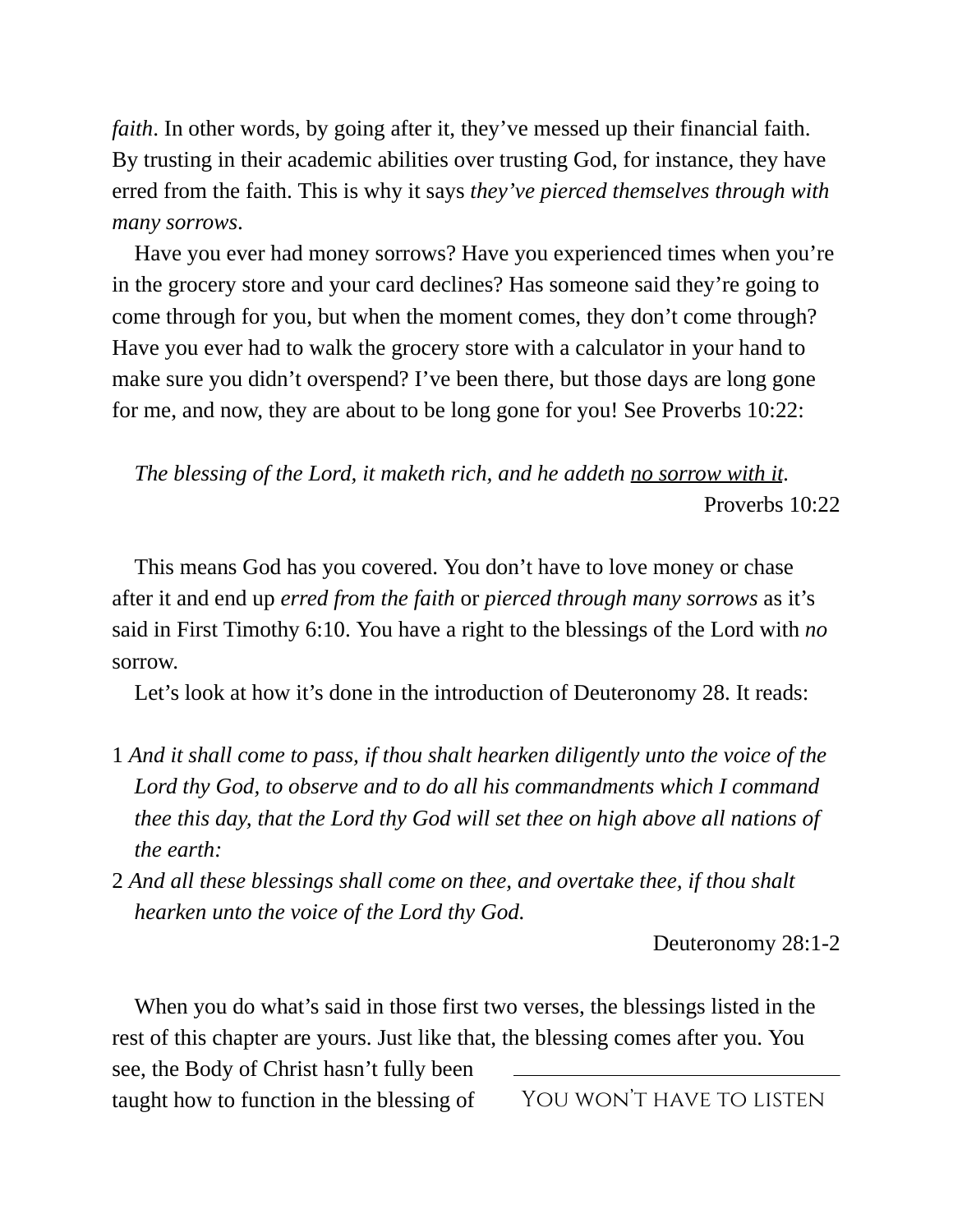the Lord, or in wealth, without having money control them or make them highminded. They've totally missed this lesson, but you won't! When you finally understand that the blessings

to the voice of money anymore, because money will now listen to your voice.

automatically follow when you go after God, your life will never be the same. Blessings on blessings will stack up on you. You won't have to listen to the voice of money anymore, because money will now listen to *your* voice.

#### SAY THIS ALOUD:

*Sudden, immediate, and straightway money is sitting on my life today. All of sudden, I can be out of debt! All of a sudden, all of my needs can be met!*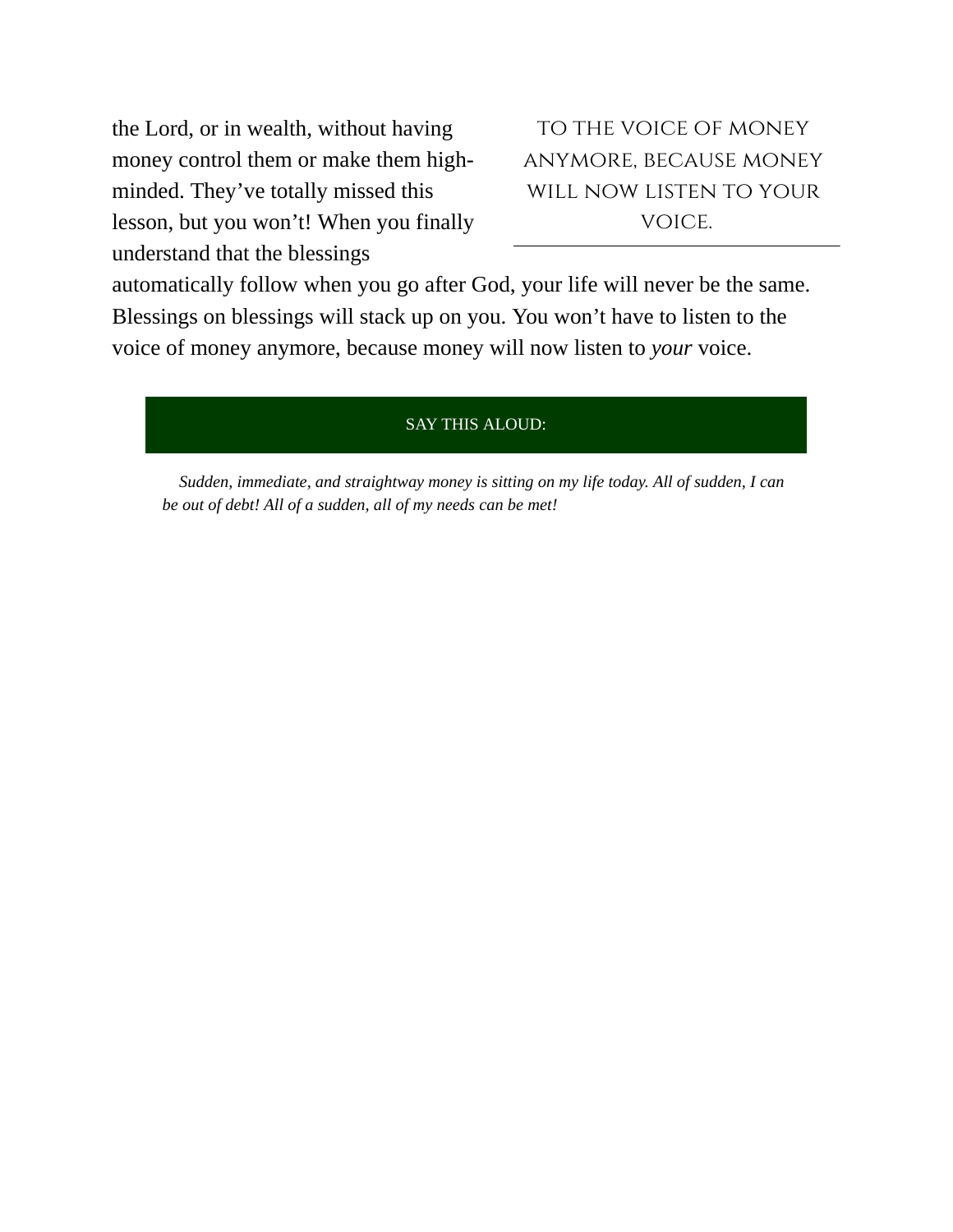# <span id="page-27-0"></span>TAKE NO THOUGHT



In Matthew 6, Jesus repeats "take no thought" multiple times for a reason. He's leading us somewhere. Let's start at verse 24.

- *24 No man can serve two masters: for either he will hate the one, and love the other; or else he will hold to the one, and despise the other. Ye cannot serve God and mammon.*
- *25 Therefore I say unto you, Take no thought for your life, what ye shall eat (that's money), or what ye shall drink (that's money); nor yet for your body, what ye shall put on (that's money). Is not the life more than meat, and the body than raiment?*
- *26 Behold the fowls of the air: for they sow not, neither do they reap, nor gather into barns; yet your heavenly Father feedeth them. Are ye not much better than they?*
- *27 Which of you by taking thought can add one cubit unto his stature?* Matthew 6:24-27

How much have you taken thought for your life, finances, and the everyday things you need? We have to get rid of this. We have to stop being conformed to this world but be transformed by the renewing of our minds (Romans 12:2), so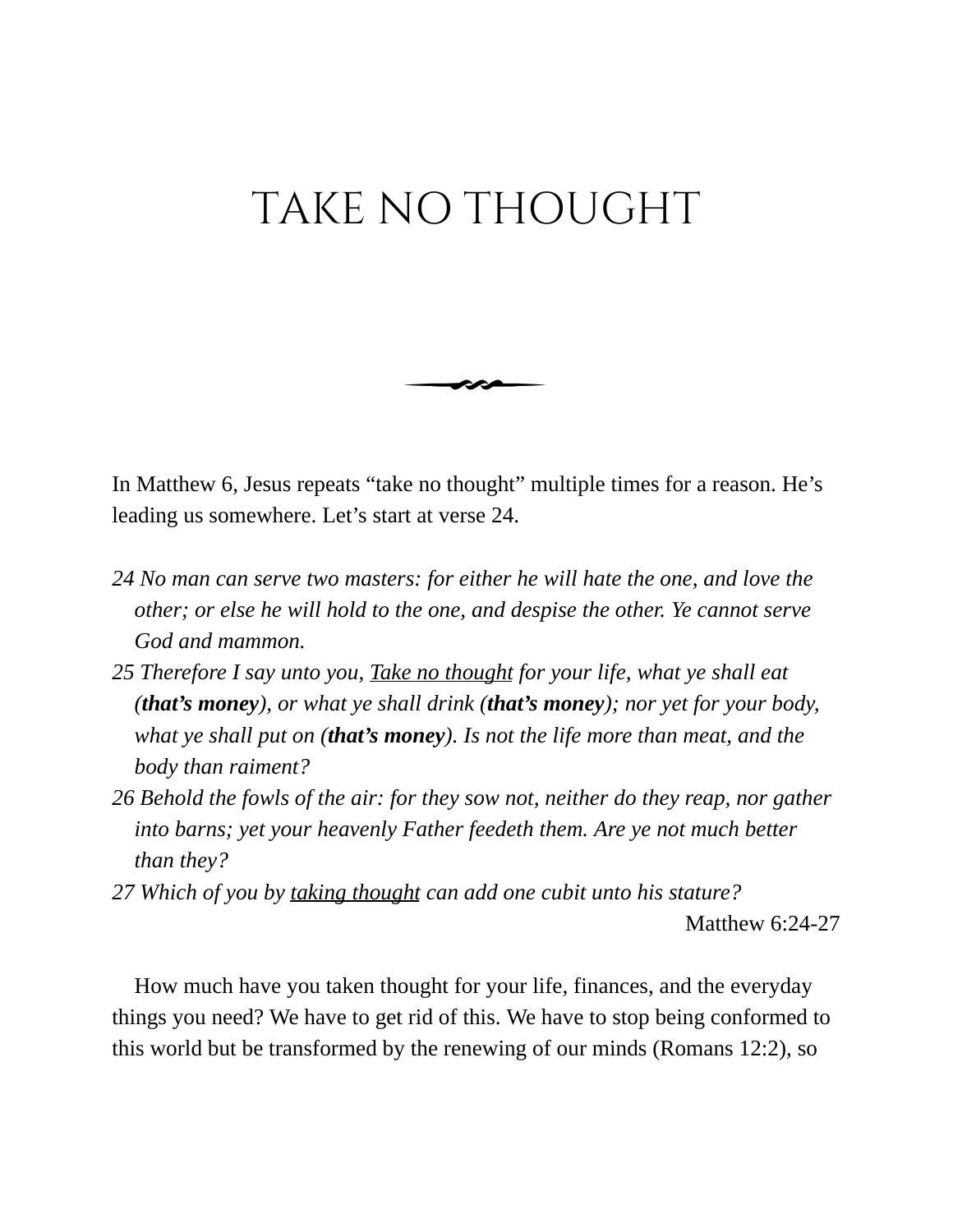that we can take upon the thoughts of God. In Matthew 6, Jesus continues, saying:

- 28 *And why take ye thought for raiment? Consider the lilies of the field, how they grow; they toil not, neither do they spin:*
- 29 *And yet I say unto you, That even Solomon in all his glory was not arrayed like one of these.*
- 30 *Wherefore, if God so clothe the grass of the field, which to day is, and to morrow is cast into the oven, shall he not much more clothe you, O ye of little faith?*
- 31 *Therefore take no thought (again!), saying, What shall we eat? or, What shall we drink? or, Wherewithal shall we be clothed?*
- 32 *(For after all these things do the Gentiles seek:) for your heavenly Father knoweth that ye have need of all these things.*
- 33 *But seek ye first the kingdom of God, and his righteousness*; and*all these things shall be added unto you.*

Matthew 6:28-33

Do you see the revelation laid out for you here in Matthew 6? Jesus is saying *take no thought* for all those other things, only seek Him first, and all those things will be added to you. It's clear, but most people in the Body of Christ don't believe that! Can you guess why they don't? Because they seek those things more than they seek God. They seek the "made" more than they seek the Maker. The made things can't make the Maker but the Maker can make the made things. When you understand this, your prayer life, confessions, and Bible studying will be different. You won't just read promise scriptures now; you'll read "doing" scriptures.

Doing is what makes the promises manifest. If you're only a hearer of the Word, and not a doer, you won't get the results (James 1:22). God is a rewarder of them that diligently seek *Him* (Hebrews 11:6), not *them* (the things of this world). You can say you're walking by faith and in the spirit, but if you're not seeking God, you're just walking.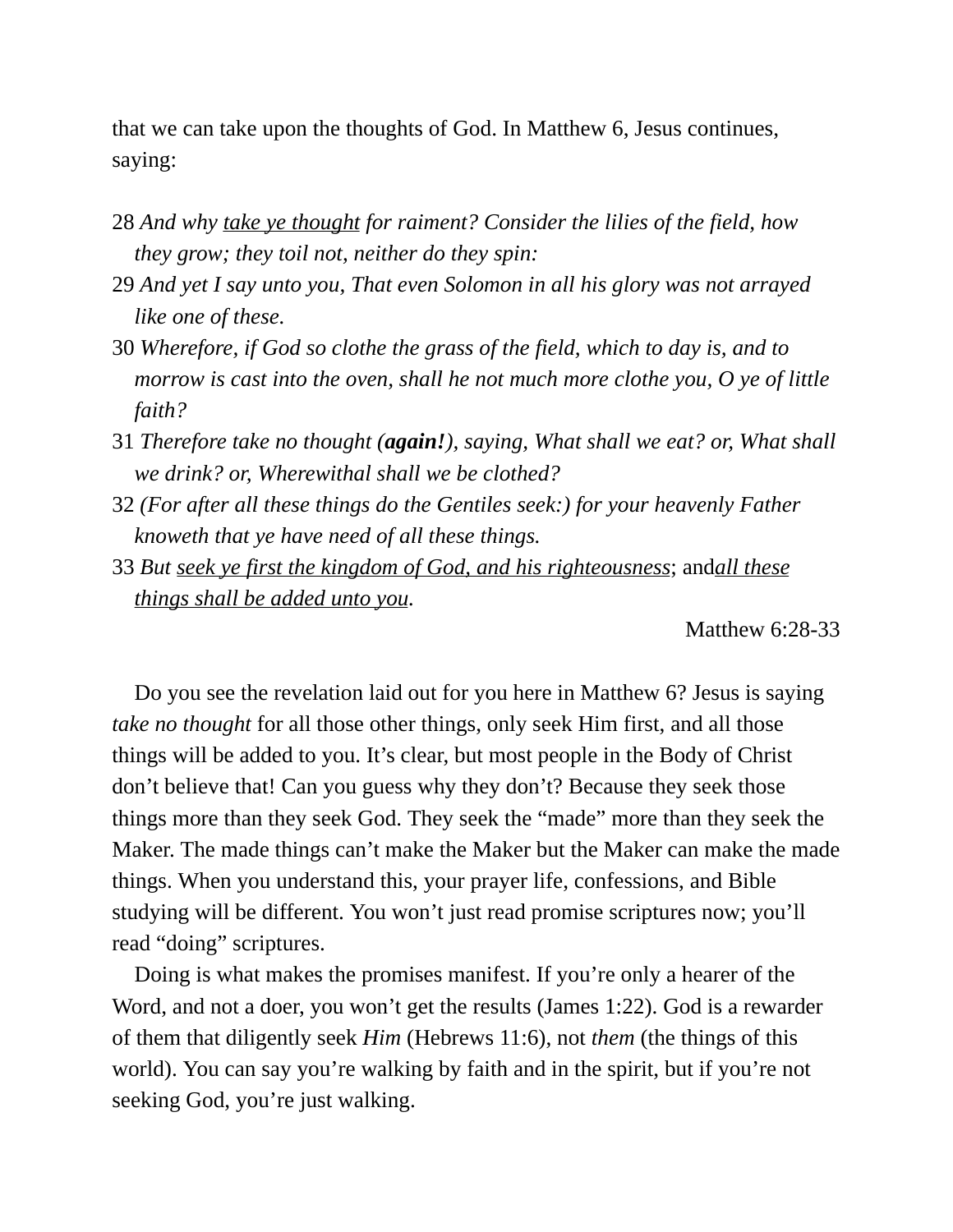How many times have you told God that you don't want anything but Him? Even when everything isn't going right, do you spend time seeking Him and not the things you want? Instead of requesting earthly desires and needs, do you ever ask Him, "Lord, is there anything you want me to do? Is there anyone you want me help? Is there anyone you want me to forgive?" If you are really paying attention to this secret, your money is changing at this very moment. It has to.

By the time you reach the end of this book, you will know you have authority over money for the rest of your life. Money will never rape you again — telling you what you can't have or where you can't go. Money will obey you as it obeyed the Master, Jesus.

Do you remember when Jesus commanded money to be in the mouth of a fish (Matthew 17:27)? He wasn't going fishing, although that's what we've been doing. He commanded the money to be in the first fish Peter caught. The same way, the Lord has prepared *your* fish, and you only need one. You've been fishing for money; working two or three jobs and, most of the time, still don't catch anything. I'm here to stop all of this fishing for money. Let's catch the right fish.

The fish Jesus commanded the money to be inside of had no choice but to get on Peter's line. I'm sure other people were out there fishing, but it didn't matter. This fish *had* to come to Peter. It's going to work the same way for you. You only need one fish — the fish Jesus commanded to bite your hook and handle all of your money situations.

The acrobats we, as the Body of Christ, have been going through with money is all because we've been fishing. That has to end today.

Take no thought for what you should eat, drink, wear, or anything else you need money to have in this world. Stop worrying. Never go after money, and money will always come after you! If you tap into this revelation, you'll come out of all of your money sorrows. Now, every bill that's been holding you down has to bow down. You've learned how to fish in the spirit.

Money will obey you, just as money, the fish, and the bread obeyed Jesus. Money is ready to multiply in your life at this very moment, and if you follow the principles and the leading of the Spirit, He has a way to multiply you at this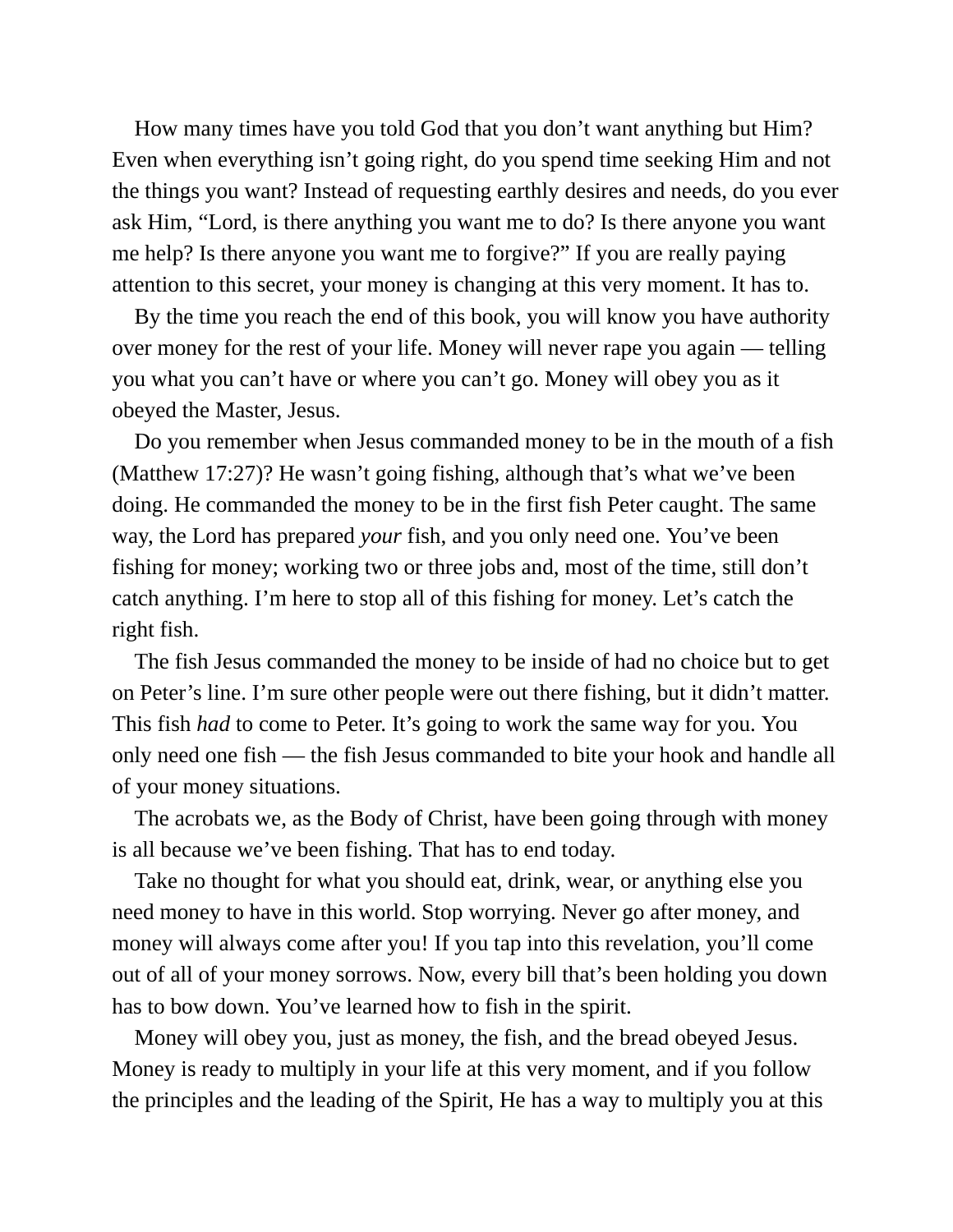moment. You will move into a new financial position immediately. The enemy will try to use money ignorance to rape you, make you hustle, or make you try to find your way, but don't fall for his tricks.

You can now operate in the prophetic rhema revelation on sowing from this day forward. Your seed will be alive. You will hear God's voice about your money, activate what He tells you to do, and money will come after you.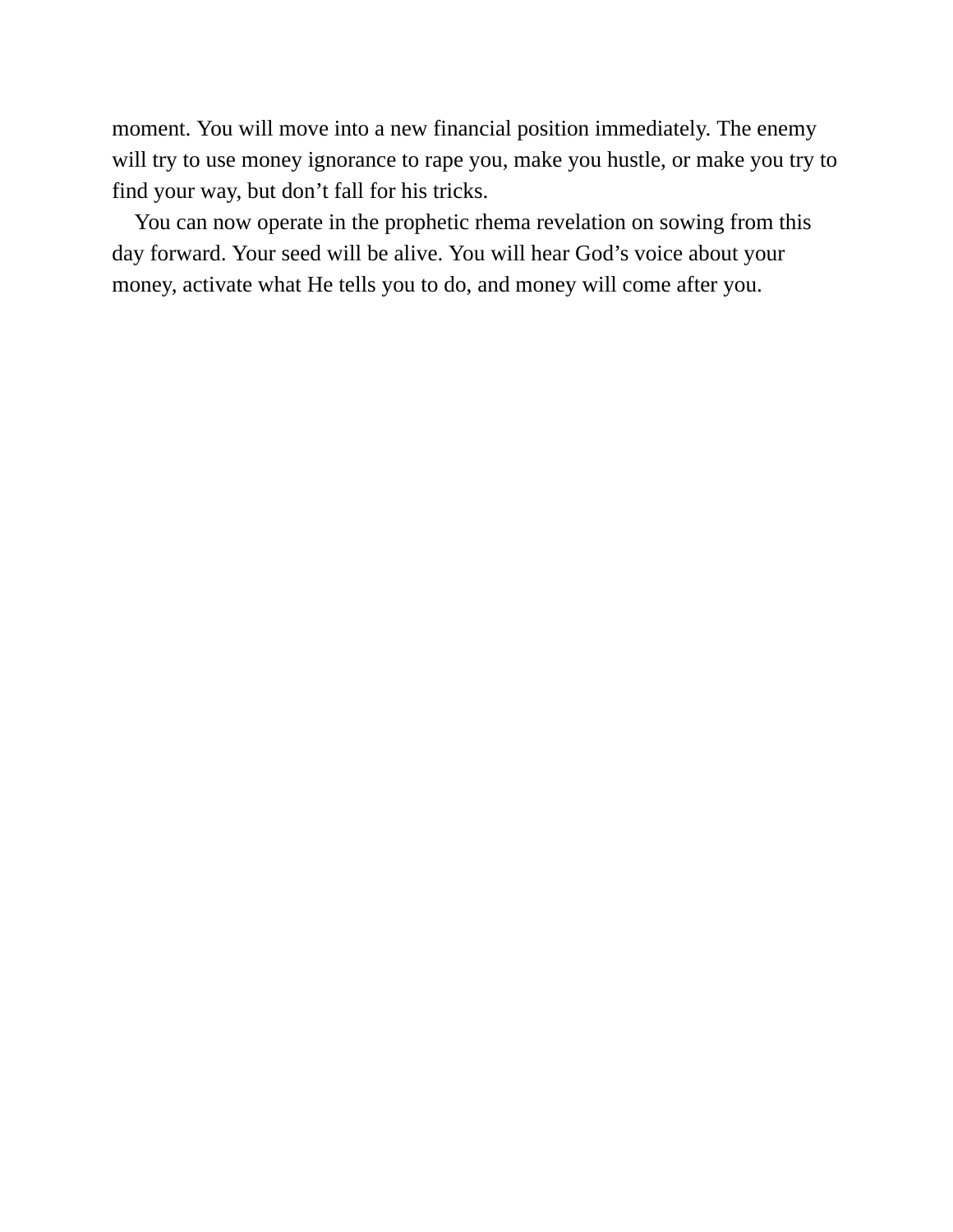# <span id="page-31-0"></span>"A GREATER THAN SOLOMON IS HERE."

It's time to put you in your rightful place and show you how Solomon, the man who became the richest person in the world during his time, did it. In First Kings 3:3-4, we see how Solomon first got God's attention.

 $\longrightarrow$ 

- *3 And Solomon loved the Lord, walking in the statutes of David his father: only he sacrificed and burnt incense in high places.*
- *4 And the king went to Gibeon to sacrifice there; for that was the great high place: a thousand burnt offerings did Solomon offer upon that altar.*

1 Kings 3:3-4

Solomon gave *a thousand* burnt offerings! You may not think you can give a thousand dollars, but get your mind off of that. Don't let your ignorance hinder your revelation of this message. The fire is burning, the wind is blowing, the rain is falling, the doves have landed, and the rivers are flowing in your life right now. God has been waiting for you to hear this! He's been waiting for His children to see, hear, and understand sowing and the power of the seed. He wants you to know that your hustling days are over!

God is saying to you, *Walk in My truth. This truth will make you financially*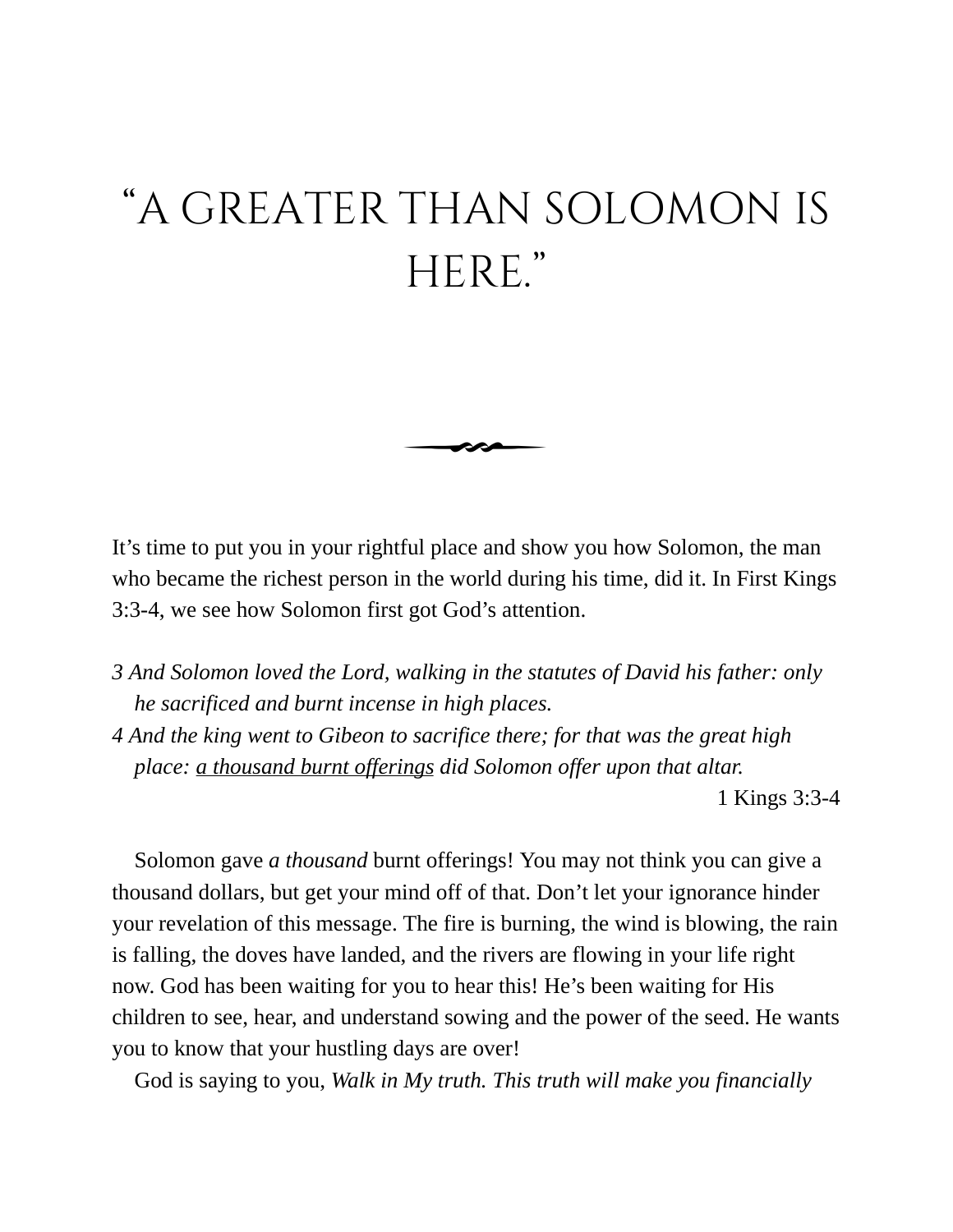*free. The blessing of the Lord maketh rich. Don't go after the riches; the riches will come after you.*

After Solomon sowed a thousand burnt offerings, we see what God said to him in a dream in the next verse:

#### *5 In Gibeon the Lord appeared to Solomon in a dream by night: and God said, Ask what I shall give thee.*

1 Kings 3:5

God said, "Ask." Let's stop there. Don't ask for the wrong thing. Let the Holy Ghost train you to ask for *the right* things. Why say, "Lord, I want a two-story house? Or, Lord, I want a Porsche with a ragtop?" What is that? It's nothing. Asking for the wrong things will keep you broke.

Remember to take no thought for those things and not to worry about how all of that is going to happen. I'm telling you now why some things have *not* been happening for you. It's because you've been going after it. Many Christians are doing this, but all God wants His children to do is serve Him. Then, He'll pour it out on you. The problem is that we've parked too much asking for things mainly, asking for the wrong things.

The system has taught us to go after money, but as I said before, you have to know the difference between being a dreamer and being a schemer.

Never put money first, and never do anything just for the money. Do you remember the story in the Bible about Achan, who got him and his family destroyed because he went after money (Joshua 7)? Do you remember Gehazi, who didn't follow the prophet's order and destroyed him and his family with leprosy because of money (2 Kings 5)? Don't forget about Judas who walked with Jesus but betrayed him for money and hung himself because of it at the end. Those stories are examples of where you *don't* want to end up. Stay in line with the things of God.

Again, don't go after the money!

Let's go further into the story of Solomon. See what he asked for and how God responded to him in the next verses, here: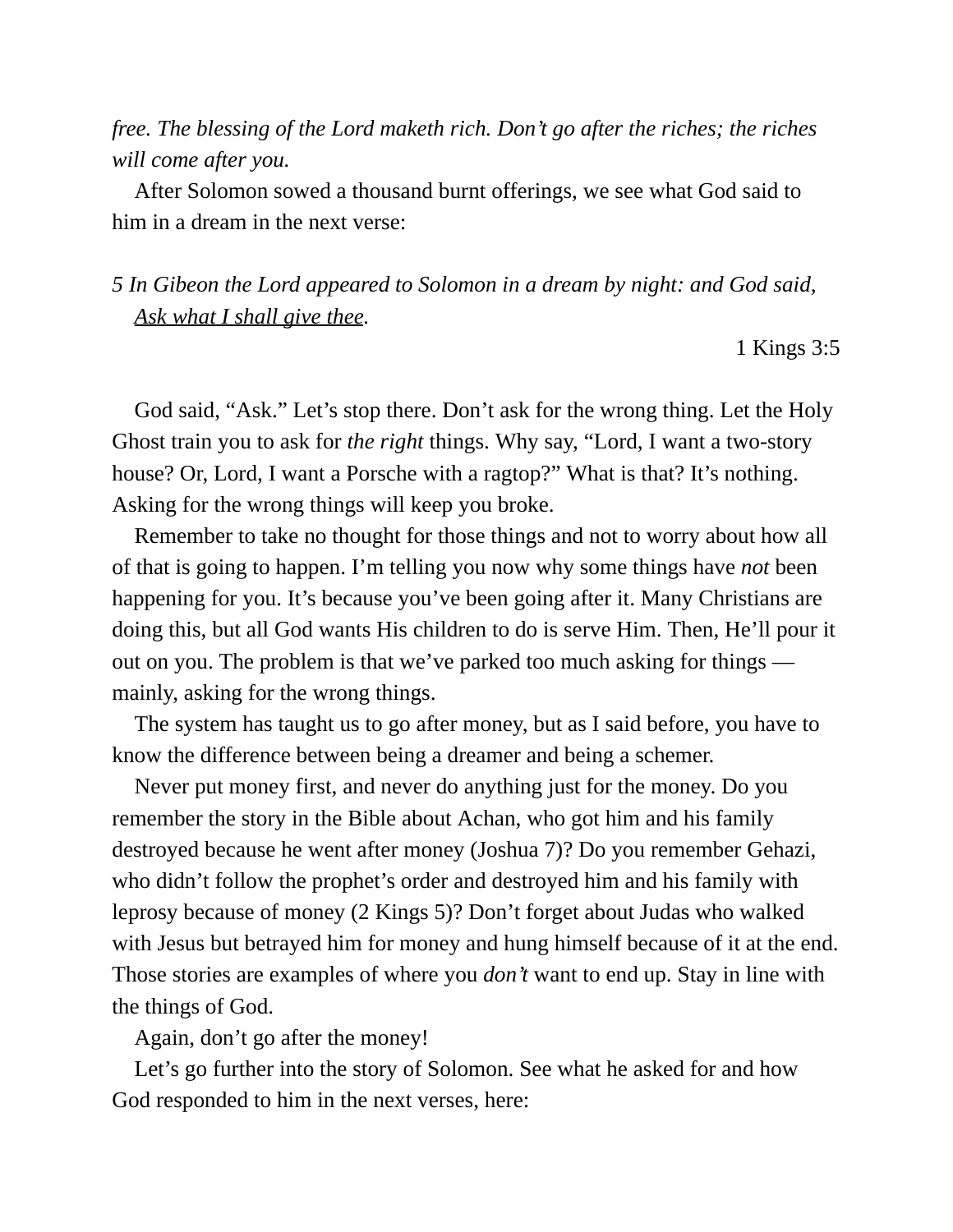- 6 *And Solomon said, Thou hast shewed unto thy servant David my father great mercy, according as he walked before thee in truth, and in righteousness, and in uprightness of heart with thee; and thou hast kept for him this great kindness, that thou hast given him a son to sit on his throne, as it is this day.*
- 7 *And now, O Lord my God, thou hast made thy servant king instead of David my father: and I am but a little child: I know not how to go out or come in.*
- 8 *And thy servant is in the midst of thy people which thou hast chosen, a great people, that cannot be numbered nor counted for multitude.*
- *9 Give therefore thy servant an understanding heart to judge thy people, that I may discern between good and bad: for who is able to judge this thy so great a people?*
- 10*And the speech pleased the Lord, that Solomon had asked this thing.*
- 11 *And God said unto him, Because thou hast asked this thing, and hast not asked for thyself long life; neither hast asked riches for thyself. (This man became the richest man in the world but didn't ask for it!), nor hast asked the life of thine enemies; but hast asked for thyself understanding to discern judgment;*
- *1 2 Behold, I have done according to thy words: lo, I have given thee a wise and an understanding heart; so that there was none like thee before thee, neither after thee shall any arise like unto thee.*
- 13 *And I have also given thee that which thou hast not asked, both riches, and honour: (The money came after him!) so that there shall not be any among the kings like unto thee all thy days.*

1 Kings 3:6-13

Solomon became the richest man in the world at that time but he didn't ask for it. He asked for an understanding heart and God blessed him with that and more! He received both riches and honor like no other during his time here.

But, now, let's fast forward to the New Testament.

In Matthew 12:42, Jesus stood up and said, "A greater than Solomon is here."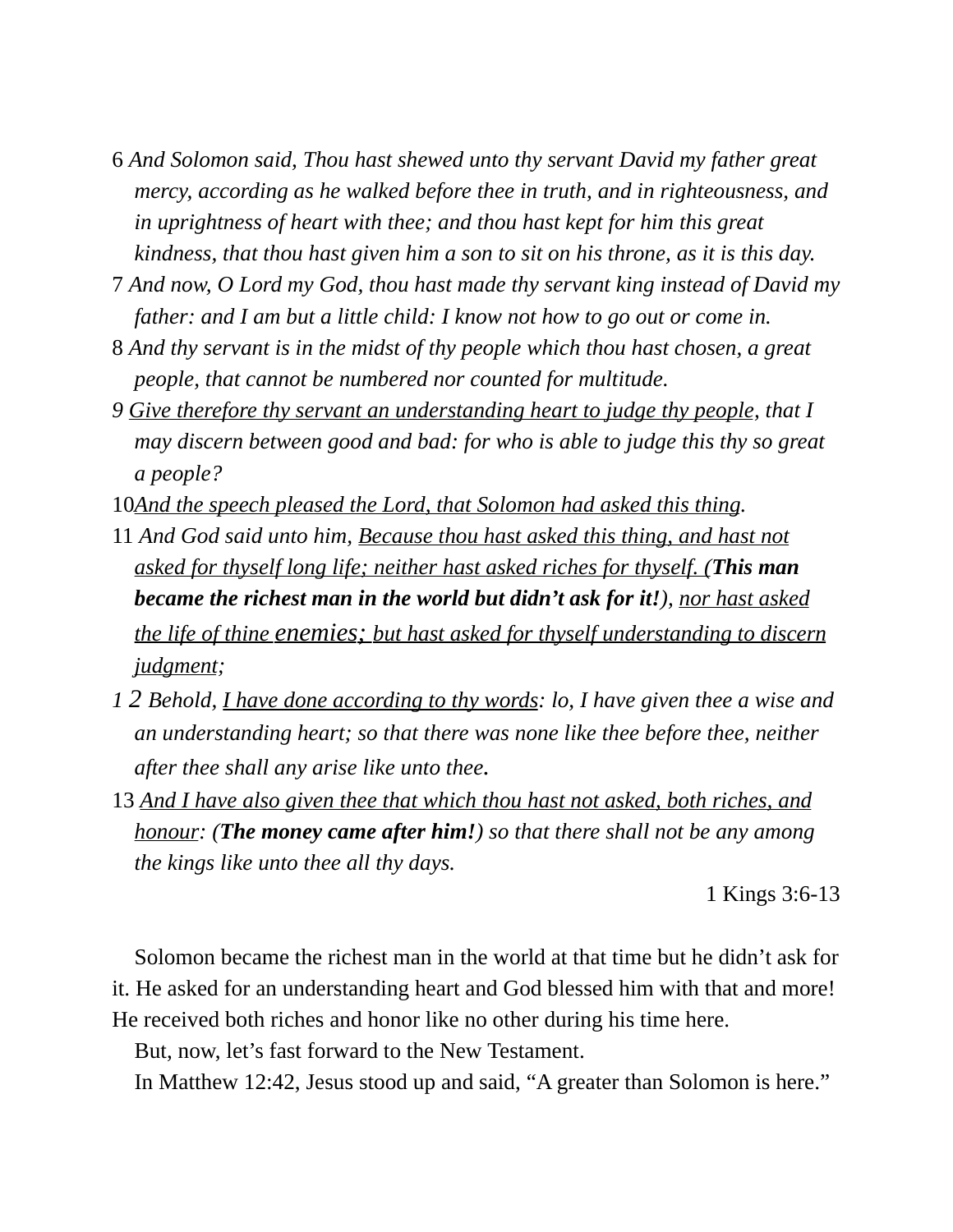#### (*Do you understand the magnitude of this statement?*)

At this very moment, that text is standing up in you. The "greater than Solomon" lives on the inside of you! "You are of God, little children, and have overcome them: because greater is he that is in you, than he that is in the world  $(1$  John 4:4)."

This means those who are as rich as Solomon in this world are still waiting on *you* to rise up. First Kings 10 gives you an even better idea of what I'm proving here and of what truly belongs to you.

First Kings 10:1-5 says:

- 1 *And when the queen of Sheba heard of the fame of Solomon concerning the name of the Lord, she came to prove him with hard questions.*
- 2 *And she came to Jerusalem with a very great train, with camels that bare spices, and very much gold, and precious stones: and when she was come to Solomon, she communed with him of all that was in her heart.*
- 3 *And Solomon told her all her questions: there was not any thing hid from the king, which he told her not.*
- 4 *And when the queen of Sheba had seen all Solomon's wisdom, and the house that he had built,*
- 5 *And the meat of his table, and the sitting of his servants, and the attendance of his ministers, and their apparel, and his cupbearers, and his ascent by which he went up unto the house of the Lord; there was no more spirit in her.*

1 Kings 10:1-5

Although the Queen of Sheba was very rich, she came ready to sow. She saw his wisdom *and* the house he built, the meat on his table, his servants, his apparel, his cupbearers, and all his other possessions. Then, she fell out. Solomon was *that* great. She couldn't handle it, and just like that, the people of this world won't be able to handle you.

When Jesus said, "A greater than Solomon is here," he was talking about you. *You're* here with the greater one on the inside of you today.

You never have to go after money. Go after God, His will, His Word, and His